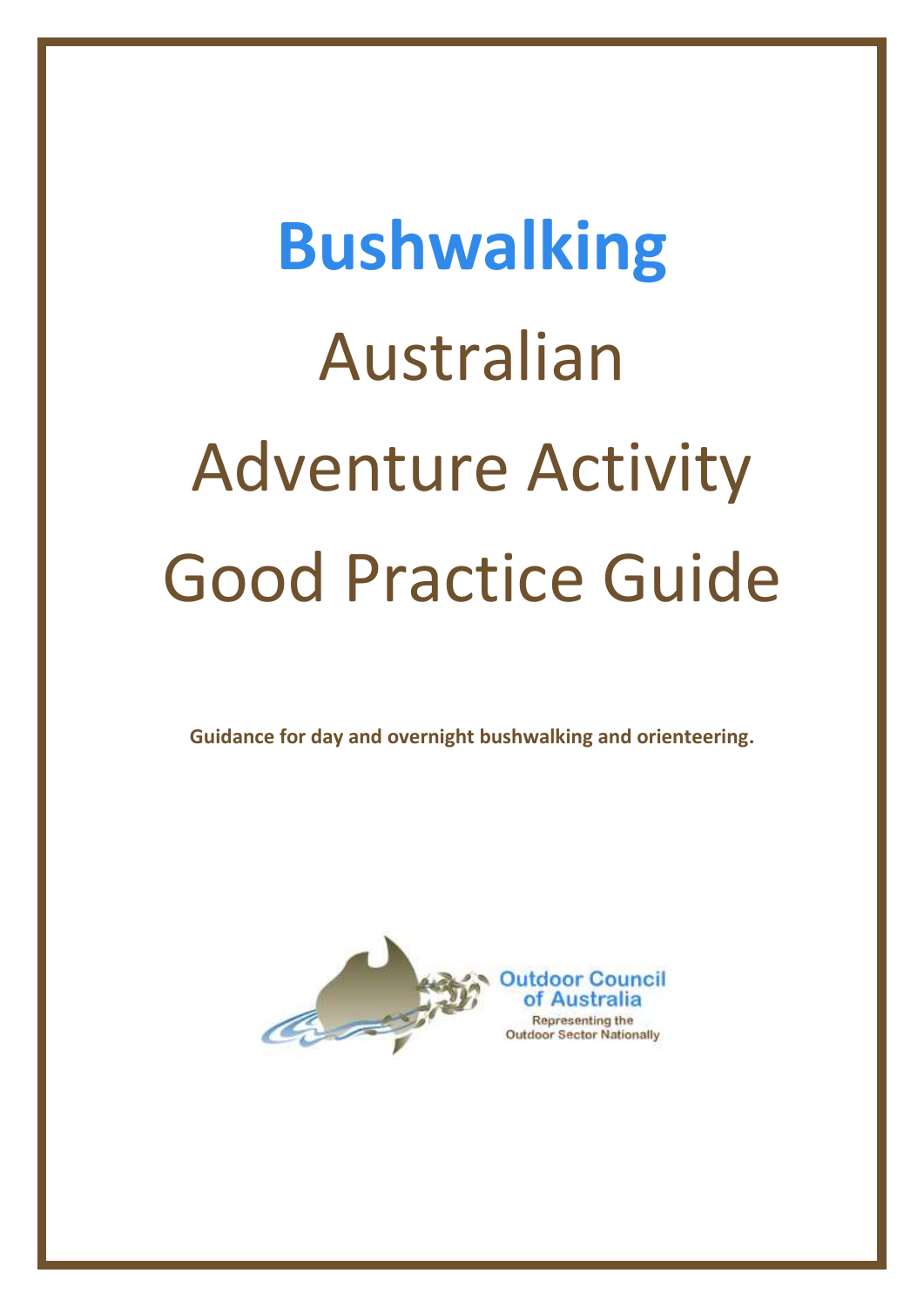# **Traditional Owner Acknowledgement**

The Outdoor Council of Australia and the Australian Adventure Activity Standard Steering Committee would respectfully like to acknowledge the Traditional Owners, their Elders past, present and emerging, for the important role Indigenous people continue to play in Australia and most especially on the land and waters used for outdoor activities and recreation.

# **Copyright**

Copyright 2019 Outdoor Council of Australia.

# **Disclaimer**

The information published in the Australian Adventure Activity Standard (AAAS) and accompanying Good Practice Guides (GPGs), including this document, is for information purposes only and is not a substitute for, or intended to replace, independent, professional or legal advice. The information contained in the Australian Adventure Activity Standard and the Good Practice Guides are a guide only. Activity providers and any other person accessing the documentation should consider the need to obtain any appropriate professional advice relevant to their own particular circumstances, including the specific adventure activities and needs of the dependent participants.

The information published in the Australian Adventure Activity Standard and Good Practice Guides are subject to change from time to time. Outdoor Council of Australia gives no warranty that the information is current, correct or complete and is not a definitive statement of procedures. Outdoor Council of Australia reserves the right to vary the content of the Australian Adventure Activity Standard and/or Good Practice Guides as and when required. Activity providers should make independent inquiries as to the correctness and currency of the content and use their own skill and care with respect to their use of the information.

The Australian Adventure Activity Standard and Good Practice Guides do not replace any statutory requirements under any relevant State and Territory legislation and are made available on the express condition that Outdoor Council of Australia together with the authors, consultants, advisers and the Australian Adventure Activity Standard Steering Committee members who assisted in compiling, drafting and ratifying the documents:

- are not providing professional or legal advice to any person or organisation; and
- are not liable for any loss resulting from an action taken or reliance made on any information or material contained within the Australian Adventure Activity Standard, Good Practice Guides and associated documents.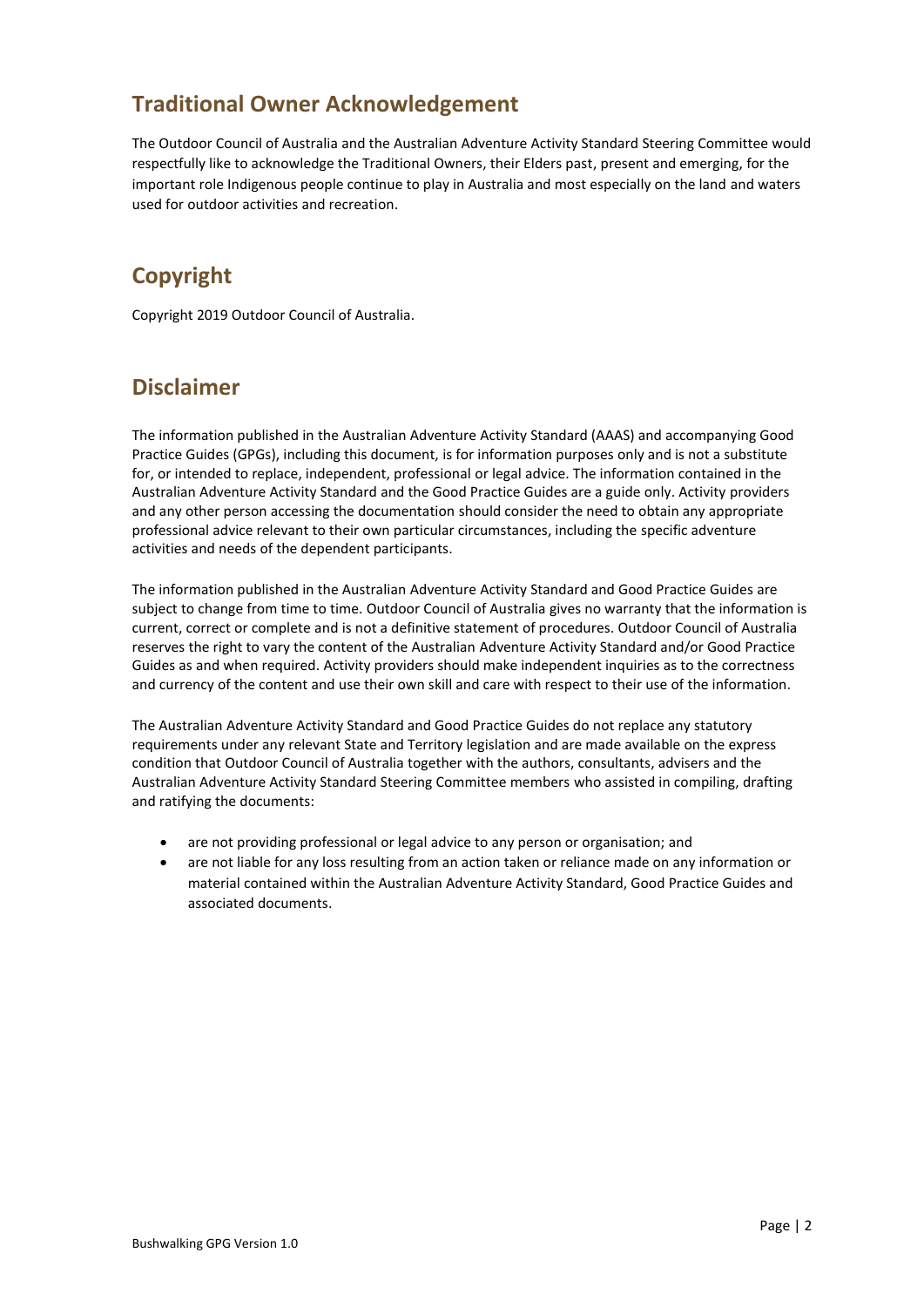# **Contents Overview**

| $\boldsymbol{8}$ |
|------------------|
| $\boldsymbol{8}$ |
| 10               |
| 10               |
| 13               |
| 14               |
| 20               |

# **Version details**

| <b>Version</b> | Date         | <b>Details</b>       |
|----------------|--------------|----------------------|
| $\sim$<br>1.U  | 23 Sept 2019 | Version one release. |

# **Foreword**

#### **"Adventure is worthwhile" – Aristotle**

The Australian Adventure Activity Standard and Good Practice Guides are designed to ensure effective, responsible, sustainable and safe delivery of adventure activities to dependent participants. They can help people across the outdoor sector to develop appropriately managed adventure activities which enhance individuals and our communities, while protecting the environment and culturally significant places. In doing this, these documents can help ensure that people will continue to enjoy the benefits of adventure activities well into the future.

Best wishes for all your adventures.

The Australian Adventure Activity Standard Steering Committee.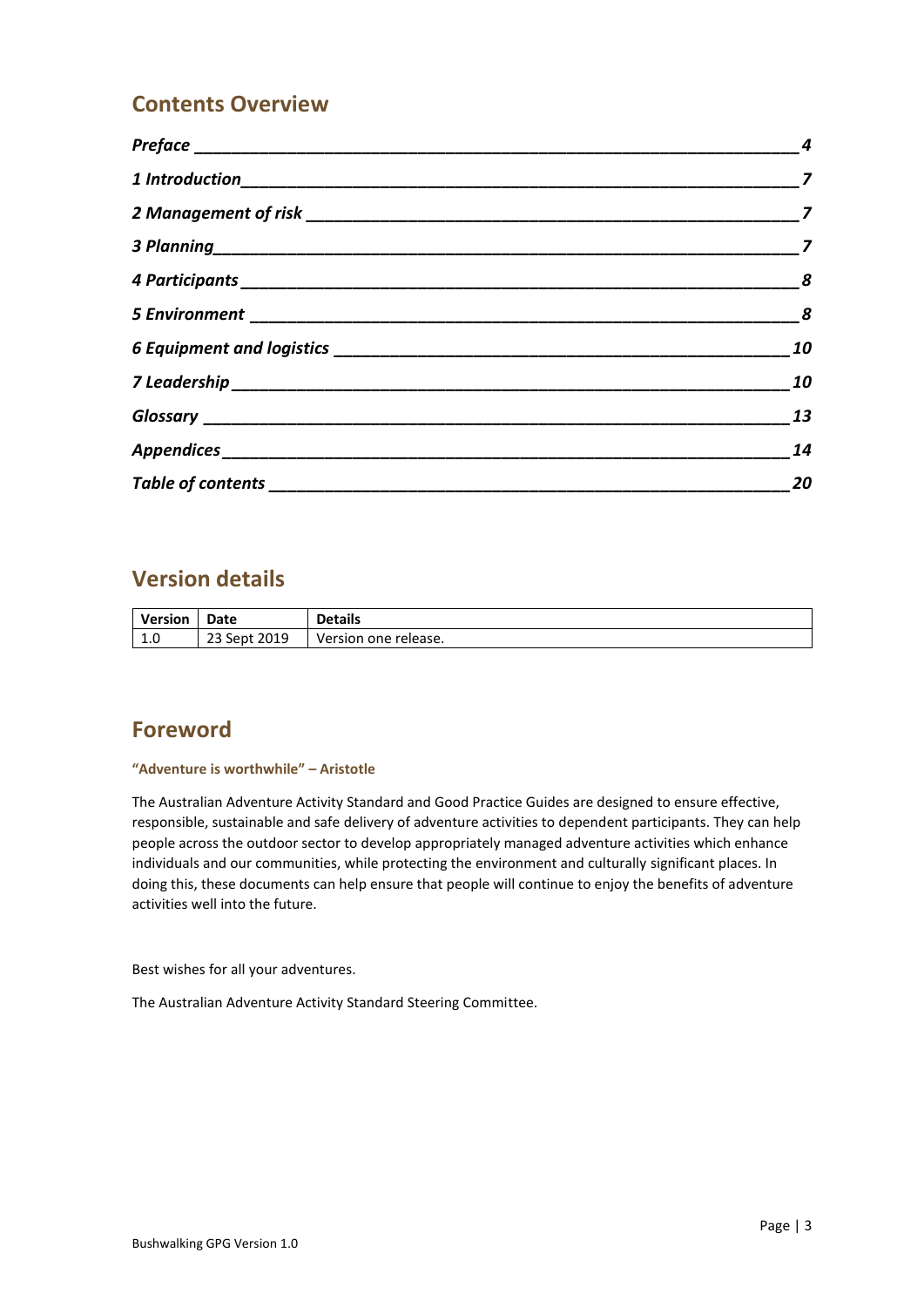# <span id="page-3-1"></span><span id="page-3-0"></span>About these documents

The **Australian Adventure Activity Standard (AAAS)** and related **Good Practice Guides (GPGs)** are a voluntary good-practice framework for safe and responsible planning and delivery of outdoor adventure activities with *dependent participants*.

The AAAS and related GPGs provide guidance on safety and other aspects of responsible activity delivery, such as respect for the environment, cultural heritage and other users. They are not a full legal compliance guide, nor are they a "how to" guide or field manual for outdoor activities. They do not provide guidance on providing a high-quality experience over and above safe and responsible delivery.

Activity *providers* are encouraged to obtain independent professional and legal advice in relation to their obligations and duties in delivering adventure activities and should reference the relevant laws to the area in which they intend to undertake the adventure activity.

# <span id="page-3-2"></span>Does the Standard and Good Practice Guides apply to me?

The AAAS and related GPGs are specifically designed to help activity *providers* who are conducting activities involving *dependent participants*, to provide a safe and responsible experience. It is for each *provider* to determine based on their own individual circumstances, if they are working with *dependent participants* or not.

A *dependent participant* is a person owed a duty of care by the activity *provider* who is reliant upon the *activity leaders* for supervision, guidance or instruction to support the person's participation in an activity. For example, this often includes participants under the age of 18, participants lacking the ability to safely undertake the activity, or participants reasonably relying on the activity *provider* for their safety. The degree of dependence may vary during an activity.

Considerations for determining if a person is a *dependent participant may* include, but is not limited to:

- the foreseeable level of *competence* of the participant in the activity and the associated level of reliance this creates on the *activity leaders*
- the level of foreseeable self-reliance of the participant to reasonably manage their own safety
- the possible variation throughout the activity of the level of reliance
- the variation of the degree of dependence throughout the activity
- the individual context, nature and circumstances of the activity
- the relevant circumstances and particular facts relating to the responsibilities assumed by the *provider*.

An activity *provider* can be any organisation – business, community group, government agency, school or any other groups – that organises and leads adventure activities. Individuals can also be an activity *provider*, if they have the ultimate legal duty of care to participants. In general, 'the Standard' and GPGs relate to a provider as a 'whole organisation', rather than to 'specific roles' within the provider 'organisation'.

Some providers may have their own standards or guidelines appropriate to their duty of care. It is recommended that these be reviewed periodically to ensure current duty of care expectations are met. 'The Standard' and GPGs may aid such reviews.

# <span id="page-3-3"></span>Are they legally binding?

The AAAS and GPGs are voluntary, not legal requirements. However, they may refer to specific laws and regulations which may be legally binding on activity *providers*.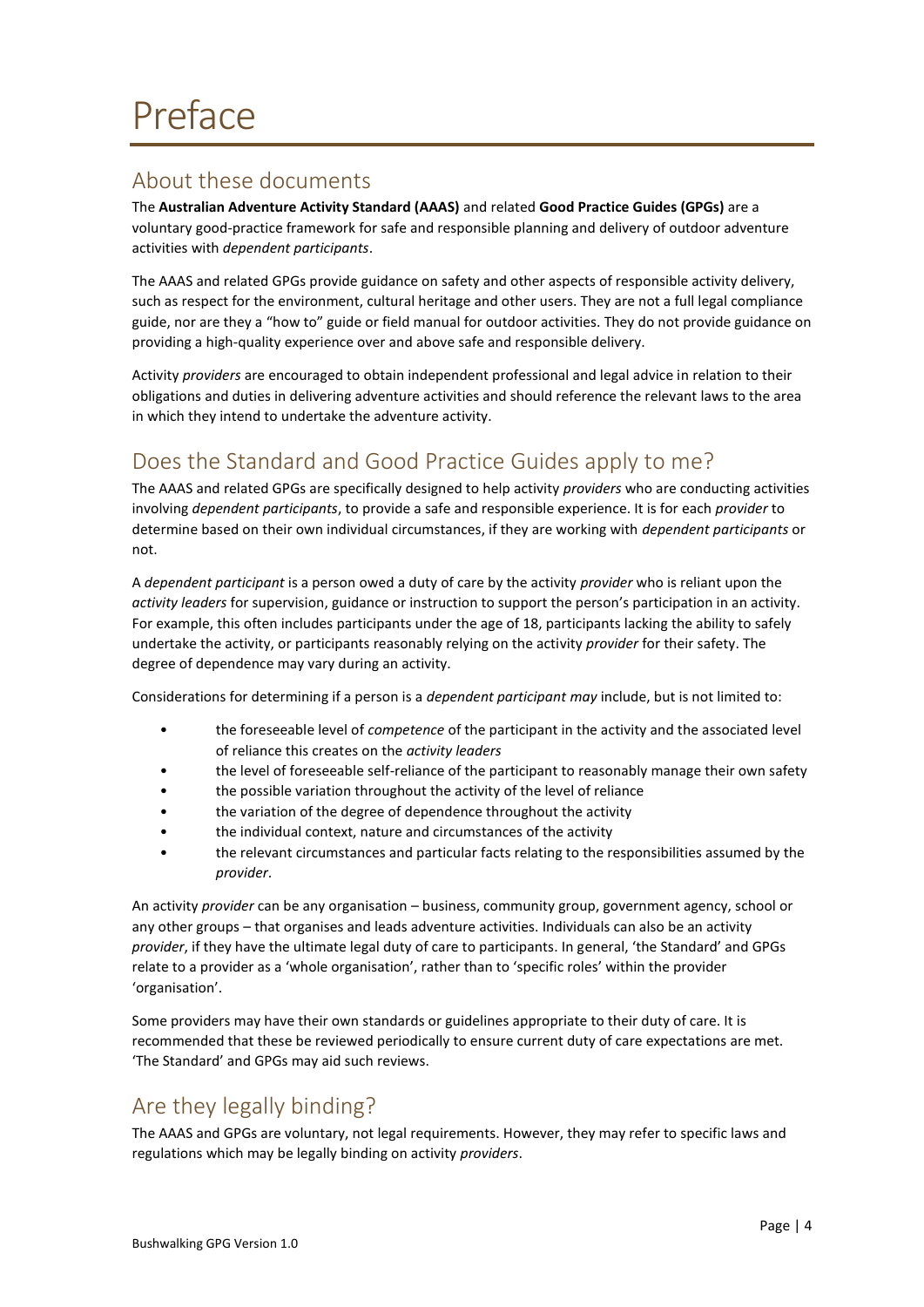While the AAAS and GPGs are voluntary, some *land manager*s and other organisations may require compliance. This may be as a condition of obtaining a licence, permit or other permission, or some other condition (e.g. a contract).

Under Australian common law and relevant legislation, *providers* have a legal duty of care towards *dependent participants* in some circumstances. In broad terms, the legal duty requires *providers* to take reasonable care that their actions and omissions do not cause reasonably foreseeable injury to *dependent participants*.

The AAAS and GPGs are not legal advice, and they cannot answer whether a legal duty exists in specific circumstances. All adventure activity *providers* should check what legal requirements apply in their own situation and seek legal advice if at all in doubt.

Even in cases where participants are not dependent, other legal duties and obligations may arise. The AAAS and GPGs have not been developed for those contexts.

# <span id="page-4-0"></span>Structure of the Standard and Good Practice Guides

The AAAS (i.e. the Standard) has a related Core Good Practice Guide (Core GPG). They both include guidance that applies to all adventure activities. They set out recommendations for a common approach to risk management that can generally apply regardless of the specific activity being undertaken.



Individual activity Good Practice Guides include guidance on specific adventure activities.

For any given activity, (i) the AAAS (the Standard), (ii) the Core GPG and (iii) the activity Good Practice Guide that applies to that specific activity, should be consulted.

The AAAS and Core GPG cover only those activities specifically listed. While the AAAS and Core GPG may be useful in managing *risk* generally for other activities, they may not reflect good practice for such other activities.

# <span id="page-4-1"></span>Interpretation of the Standard and Good Practice Guides

The following words and phrases are used in all documents and have specific meanings:

- *Must*: used where a provision is mandatory, if the *provider* is to operate fully in accordance with AAAS or GPGs. (This is equivalent to the keyword "shall" used in other voluntary standards e.g. Standards Australia, other International Standards Organisations (ISO's) etc.)
- *Should*: used where a provision is recommended, not mandatory. It indicates that the *provider* needs to consider their specific situation and decide for themselves whether it applies or is relevant.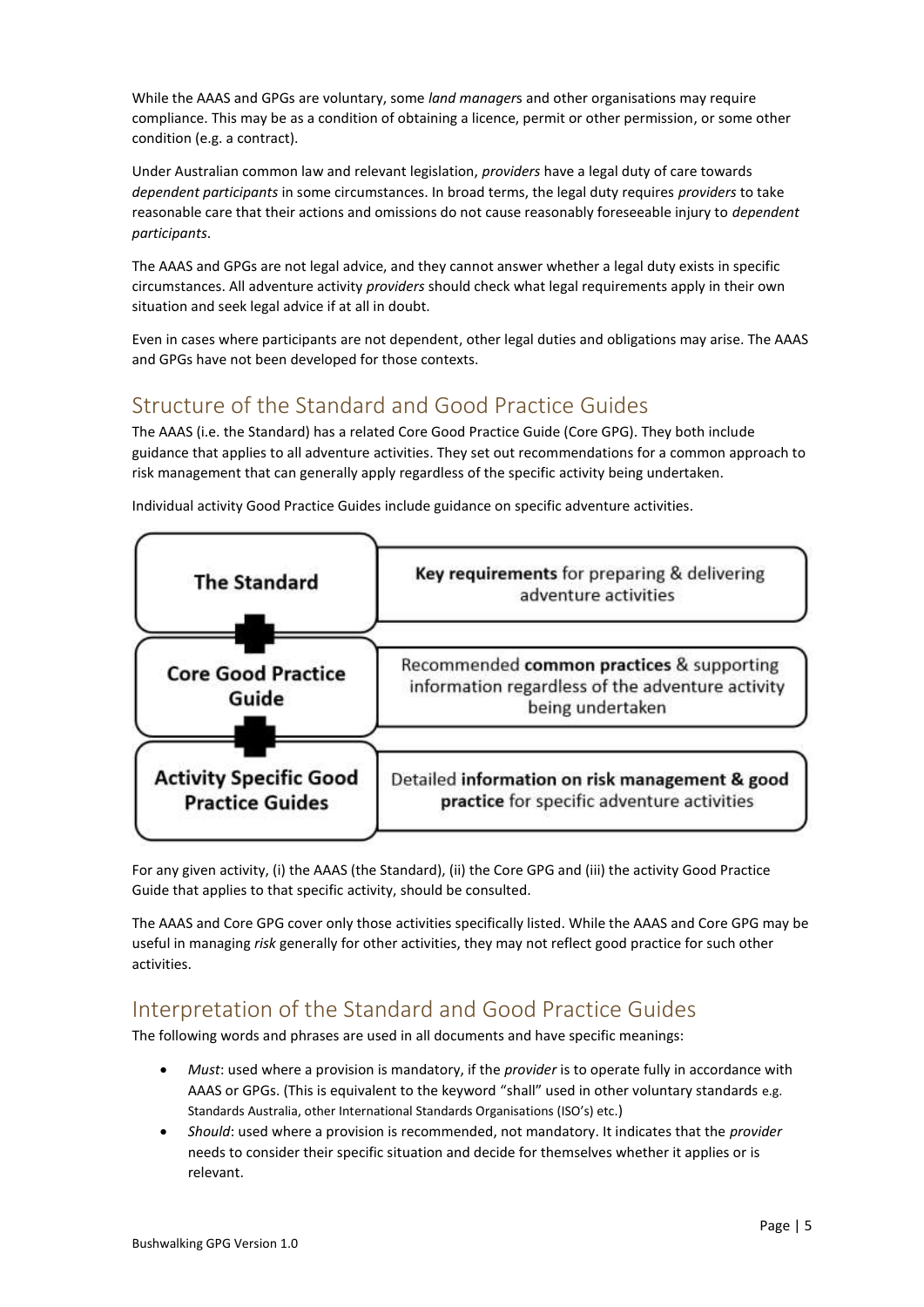- *Can/cannot*: indicates a possibility and capability.
- *May/need not*: indicates a permission or existence of an option.
- But are/is not limited to: used to indicate that a list is not definitive and additional items may need to be considered depending on the context.

The following formatting is used throughout:

- Defined words are in *italics.* They are defined in the [Glossary.](#page-12-0)
- Examples are in smaller 9-point font.
- In document references are in underlined. References are to section heading titles.
- External web or Australian AAS & GPG document links are in dotted underline italic.

### <span id="page-5-0"></span>Creation

The AAAS and GPGs were developed with the input from a wide range of outdoors and adventure activity experts with extensive field experience. They draw on state and territory-specific standards previously in place across Australia. The development process included work by a range of technical expert working groups, as well as open consultation throughout the community of activity providers and other experts.

The Steering Committee wishes to thank all the Technical Working Group (TWG) members for their work and contributions.

The Steering Committee acknowledges all the State and Territory Governments for funding the creation of the first national adventure activity standard and set of good practice guides for the sector.

Further details of the creation of the AAAS and GPGs can be found at www.australianaas.org.au

It is intended that the AAAS and GPGs will be regularly updated to reflect changing practice and better understanding over time. Updates will be noted on the website www.australianaas.org.au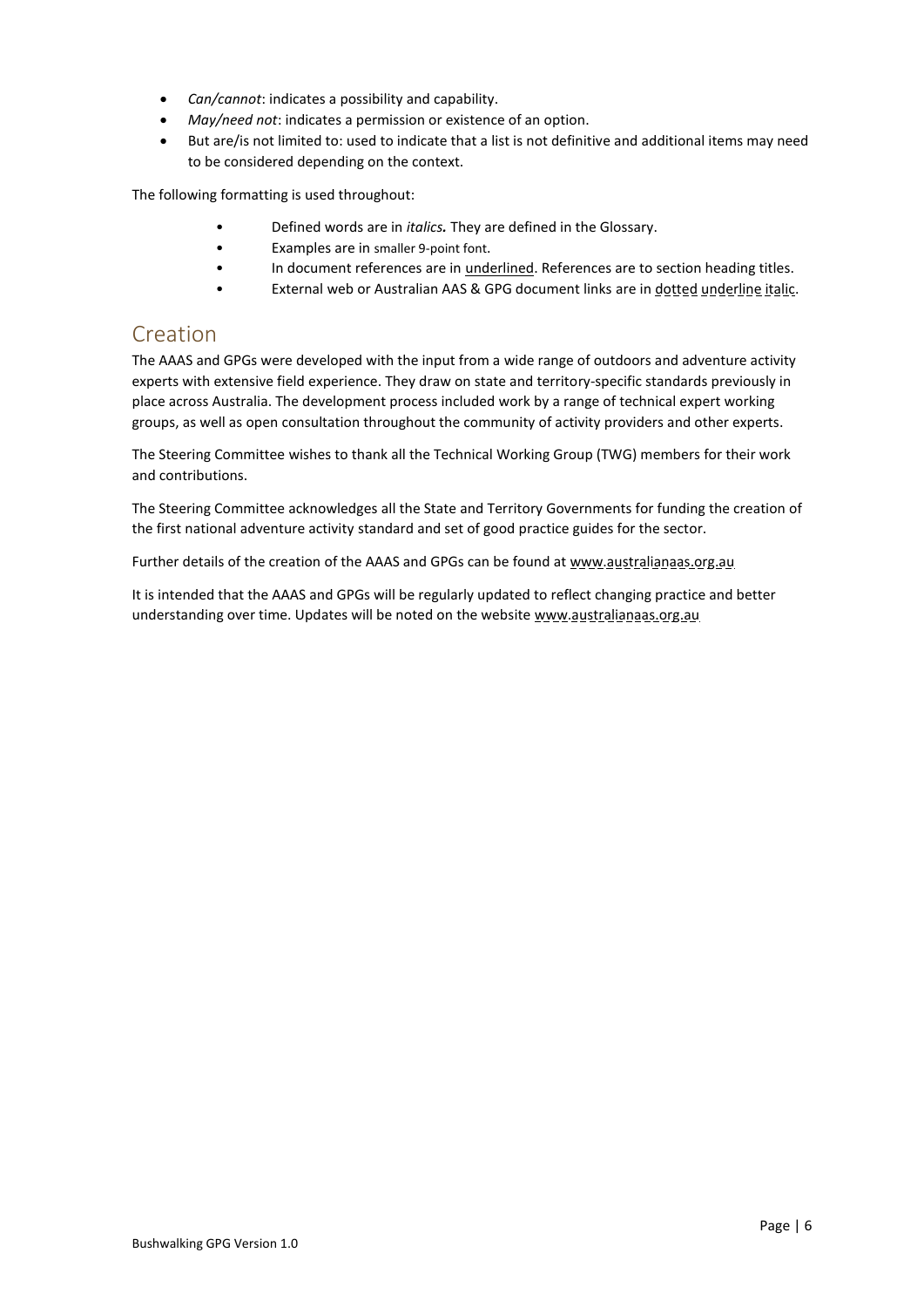# <span id="page-6-0"></span>1 Introduction

# <span id="page-6-3"></span>1.1 Bushwalking Overview

*Bushwalking* is walking in predominately natural areas. This may be for a short period of time for example, a few hours or an extended period requiring overnight *camping*.

*Bushwalking* can occur in a diverse range of environments/natural areas including but not limited to:

- coastal
- plains
- forest
- arid or outback
- tropical
- mountain or alpine.

### <span id="page-6-4"></span>1.2 Exclusions

This activity GPG is not generally applicable to day walks using class 1 and 2 walking trails in *non-remote* areas.

# <span id="page-6-5"></span>1.3 Related activities

Where *camping* occurs on a bushwalk, the Camping GPG *must* be complied with.

Consideration of the Bushwalking GPG *should* occur when conducting rogaining & orienteering activities with *dependent participants*.

# <span id="page-6-1"></span>2 Management of risk

# <span id="page-6-6"></span>2.1 Management of risk

There are no additional specific activity provisions other than Core GPG provisions.

# <span id="page-6-2"></span>3 Planning

# <span id="page-6-7"></span>3.1 Activity plans

*Bushwalking* specific planning considerations *may* include but are not limited to:

- the required navigation skills & equipment
- the suitability of maps for navigation
- what the intended route is
- identifying suitable sites to camp
- what terrain will be encountered on the route
- where sources of drinking water are
- the access to start & finish locations and throughout the activity.
- the impact of current seasonal factors
- identifying route specific hazards and risks
- determining the expected trail classification
- the expected weight of equipment activity leaders and participants need to carry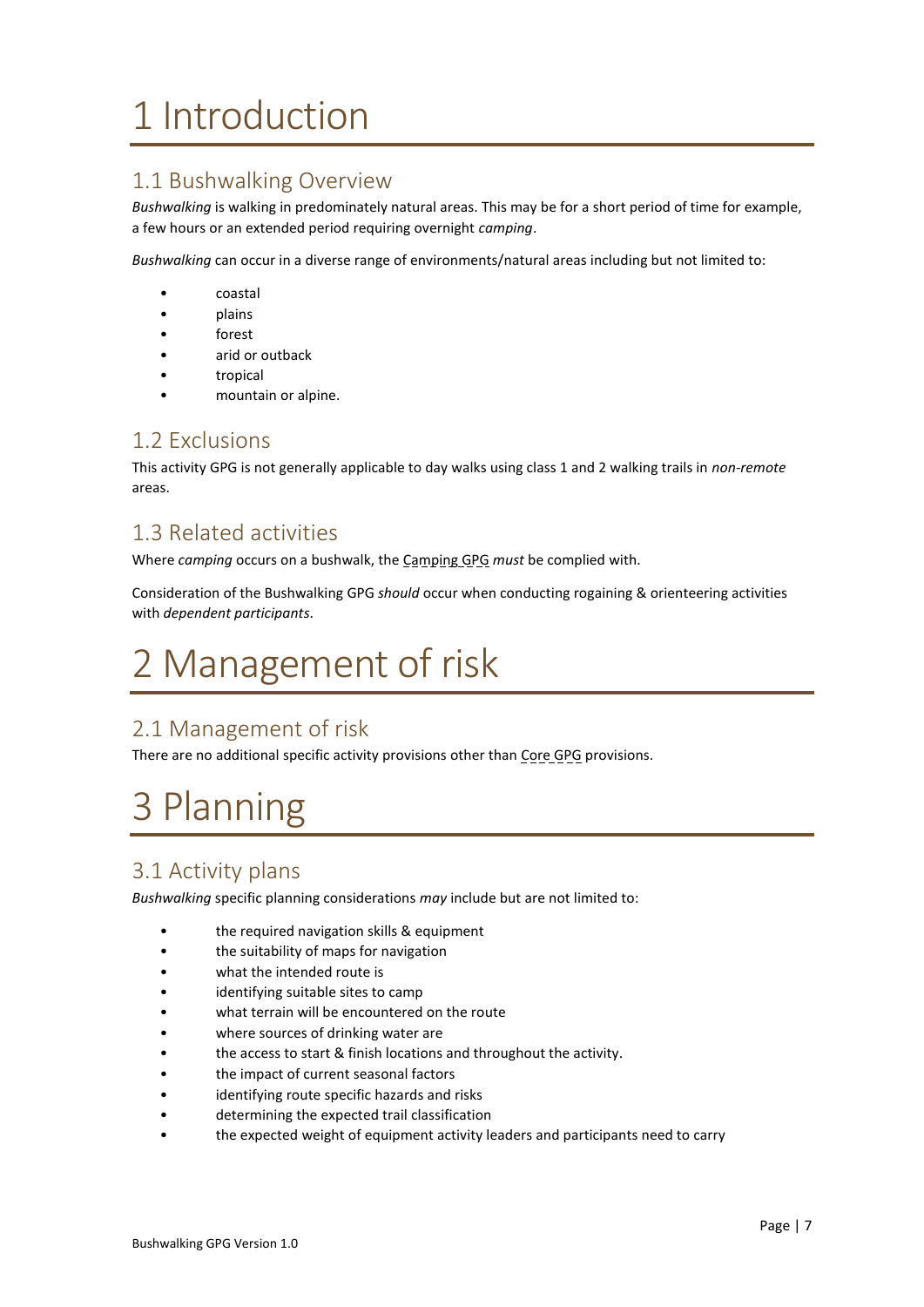• having reasonable access in the initial stages, to enable practical assessment of participant's abilities so that in cases where the participant's ability does not match that needed to complete the activity, they can leave or withdraw without significant difficulties.

# <span id="page-7-2"></span>3.2 Emergency management planning

A *non-participating contact must* be used as part of the emergency management plan for:

- class 4, 5 and 6 bushwalks
- remote bushwalks
- overnight bushwalks.

# <span id="page-7-0"></span>4 Participants

# <span id="page-7-3"></span>4.1 Information provided pre-activity

Pre-activity information given to participants *should* clearly communicate:

- the estimated overall backpack weight that a *participant* is likely to carry
- the equipment the provider will or can supply
- what equipment, clothing or footwear the participant needs to supply
- any necessary guidance as to the weight, size or type of equipment, clothing or footwear the participant needs to supply.

An appropriate pre-activity assessment *should* be completed to ensure *participants* meet the necessary requirements to carry the overall backpack weight that they are likely to carry.

# <span id="page-7-1"></span>5 Environment

# <span id="page-7-4"></span>5.1 Environment related planning

Other environmental considerations other than climate or weather for bushwalking *may* include but are not limited to:

- the type of flora expected (e.g. impeding progress, ability to cut or scratch etc.)
- the fauna expected (e.g. risks associated with venomous snakes, ants etc.)
- the terrain (e.g. steep slopes, uneven or unstable footing, cliff edges etc.).

#### <span id="page-7-5"></span>5.1.1 Weather information

Refer Appendix 3 - [Weather information.](#page-16-0)

#### <span id="page-7-6"></span>5.1.2 Severe weather triggers

*Trigger points must* be based on the relevant Bureau of Meteorology weather warnings and actual weather conditions.

The risk management plan and emergency management plan *should* include guidance on *trigger points* and associated actions for:

- severe weather warnings
- thunderstorm warnings
- coastal waters wind warnings
- tropical cyclone advice: watch and warning
- extreme cold temperature
- extreme hot temperatures.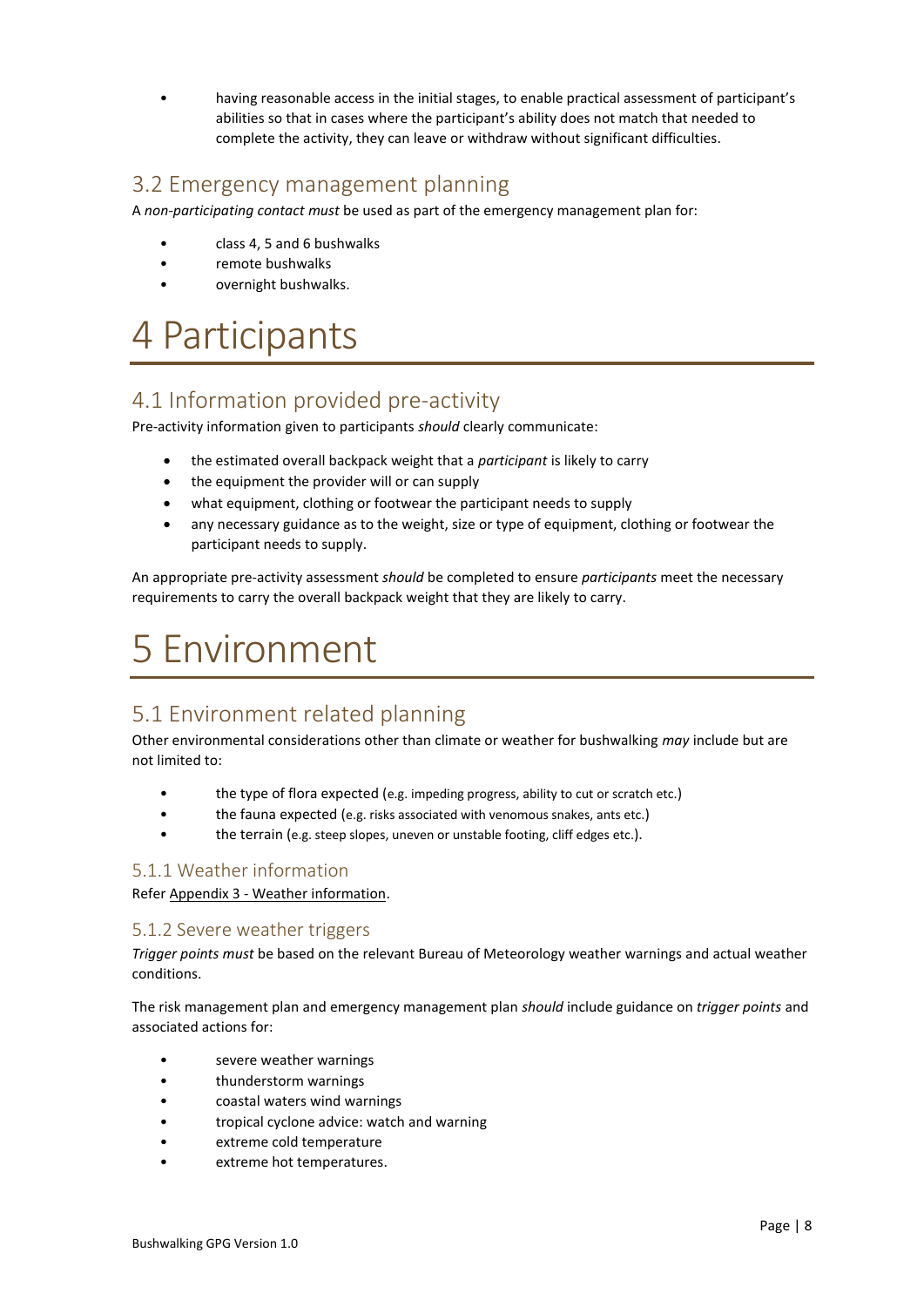Actions for relevant weather *may* include but are not limited to:

- cancellation
- modification and/or evacuation to a safe location
- avoiding locations affected by tides or surf
- avoiding areas and river crossings that have the potential for flash flooding
- preparations to avoid the risks associated with blizzards
- moving to areas that are protected from strong winds
- managing risks of flying or falling items during strong winds
- moving to areas that are protected from hail
- preparations to avoid the risks associated with lightning.

# <span id="page-8-0"></span>5.2 Bushfire, prescribed fire and fire danger

Refer Core GPG - Bushfire, prescribed fire and fire danger.

# <span id="page-8-1"></span>5.3 Water crossing and flooding

The crossing of swollen creeks, rivers, flooded bridges or fords, or the entry of floodwaters *should* be avoided.

When assessing the suitability of a potential crossing, considerations *should* include but are not limited to:

- if there is debris floating or flowing in the current as this can indicate the risk of being hit and/or swept away by debris
- how clear the water is and if the base of the crossing be seen as this can help determine the depth of crossing and its base
- the depth of the crossing as this can indicate the amount of water and force needed to be overcome to avoid being washed away
- the speed of the water as this can indicate the volume of water and force needed to be overcome to avoid being washed away
- where the water flows as the flow may wash people into dangerous or deadly situations (e.g. into trees in the water that act as strainers, into narrow rock crevices)
- the base of the crossing (e.g. pebbles, sand, small rocks or large rocks) as moving water can move the base increasing the danger of foot entrapment and/or reducing the likelihood of maintaining stable footing during the crossing).

#### <span id="page-8-2"></span>5.3.1 Flash flooding

When *camping*, locations likely to experience *flash flooding should* be avoided.

Areas likely to experience *flash flooding should* be avoided during severe weather or thunderstorms.

The suitability of water for drinking during and after flooding *should* be assessed.

### <span id="page-8-3"></span>5.4 Wildlife safety

Procedures *should* be in place to minimise the risks associated with wildlife that *may* be encountered.

The types of wildlife encounters that *may* need to be considered include but are not limited to:

- crocodiles
- snakes
- ticks
- wild pigs.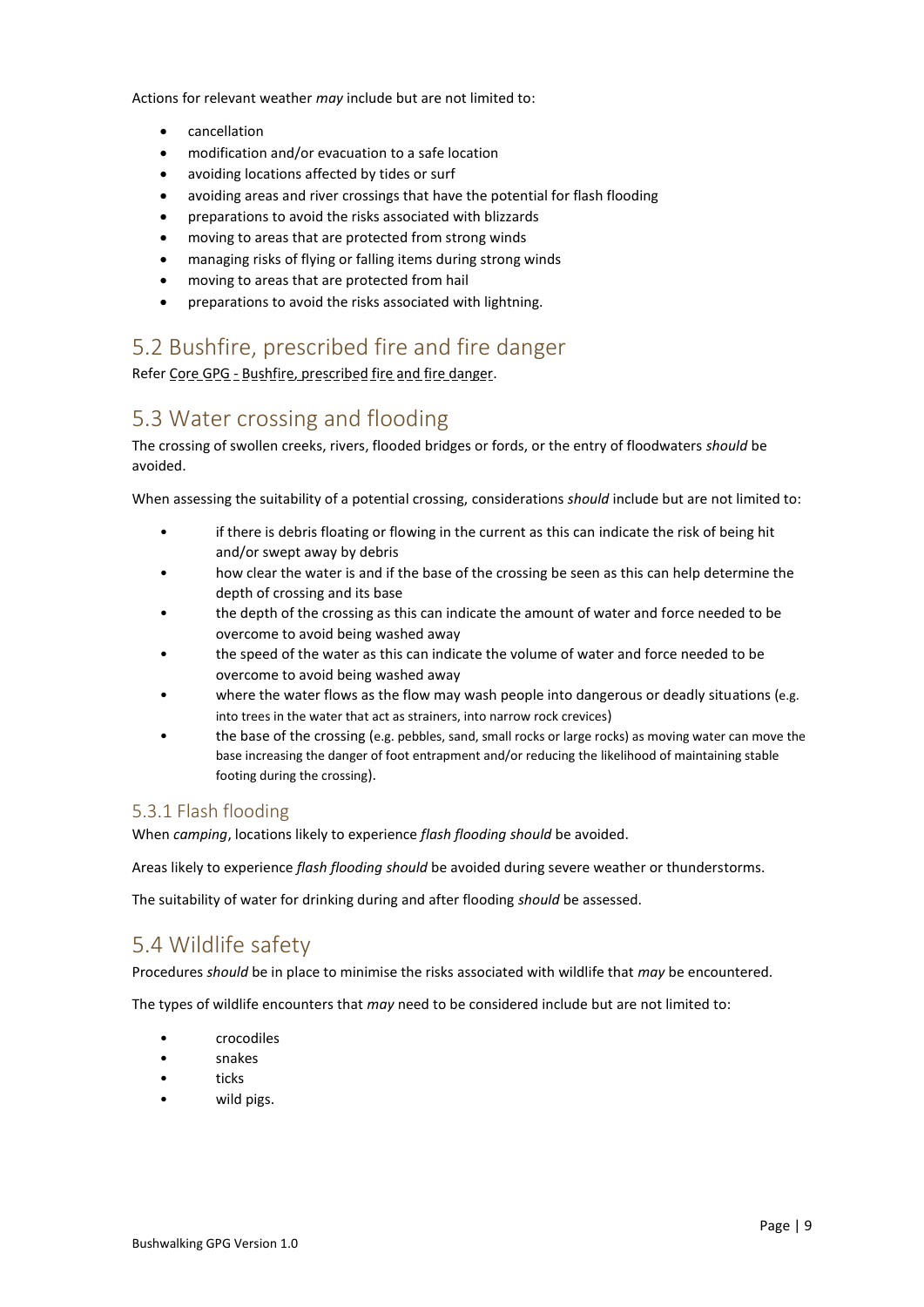# <span id="page-9-0"></span>6 Equipment and logistics

# <span id="page-9-2"></span>6.1 Equipment requirements

Procedures *must* be in place to ensure appropriate clothing for the expected and foreseeable weather conditions is available.

Procedures *must* be in place to ensure appropriate footwear for the expected and foreseeable terrain is available.

Procedures *must* be in place to ensure a personal drink supply is available.

Procedures *should* be in place to ensure important equipment provided by participant(s) are appropriate for the activity context.

Example equipment lists can be found in Appendix 2 – [Common bushwalking equipment.](#page-14-0)

# <span id="page-9-3"></span>6.2 Use of equipment

Training for the appropriate lifting, lowering and manual handling techniques for backpacks *must* be provided.

Training for the appropriate fitting and adjustment of backpacks *must* be provided.

# <span id="page-9-1"></span>7 Leadership

### <span id="page-9-4"></span>7.1 Naming conventions

The *activity leader* naming convention enables this activity GPG to be related to Core GPG requirements.

The leadership naming conventions for *bushwalking* activities are:

*Bushwalking guide* is equivalent to *Leader* in Core GPG.

*Assistant bushwalking guide* is equivalent to *Assistant leader* in Core GPG.

# <span id="page-9-5"></span>7.2 Competencies

This section outlines the *competencies* that activity leaders *should* have.

#### <span id="page-9-6"></span>7.2.1 Competencies overview

The Australian Adventure Activity Standard and Good Practice Guides refers to units from the Sport, Fitness and Recreation Training Package for descriptive statements of the knowledge and skills required of *activity leaders*.

The Training Package units are used for the sole purpose of providing descriptions for the knowledge and skills required. It is not intended to imply or require that specific formal training, assessment or qualification is the only means of gaining or recognising knowledge and skills.

*Providers can* recognise *activity leaders* as having the 'ability to apply knowledge and skills to achieve expected results' (i.e. *competencies*) in a number of different ways as detailed in the Core GPG -Recognition of competence.

The Training Package units listed can be found by searching for the units on the training.gov.au/Home/Tga website. The code provided with the unit name assists in this search.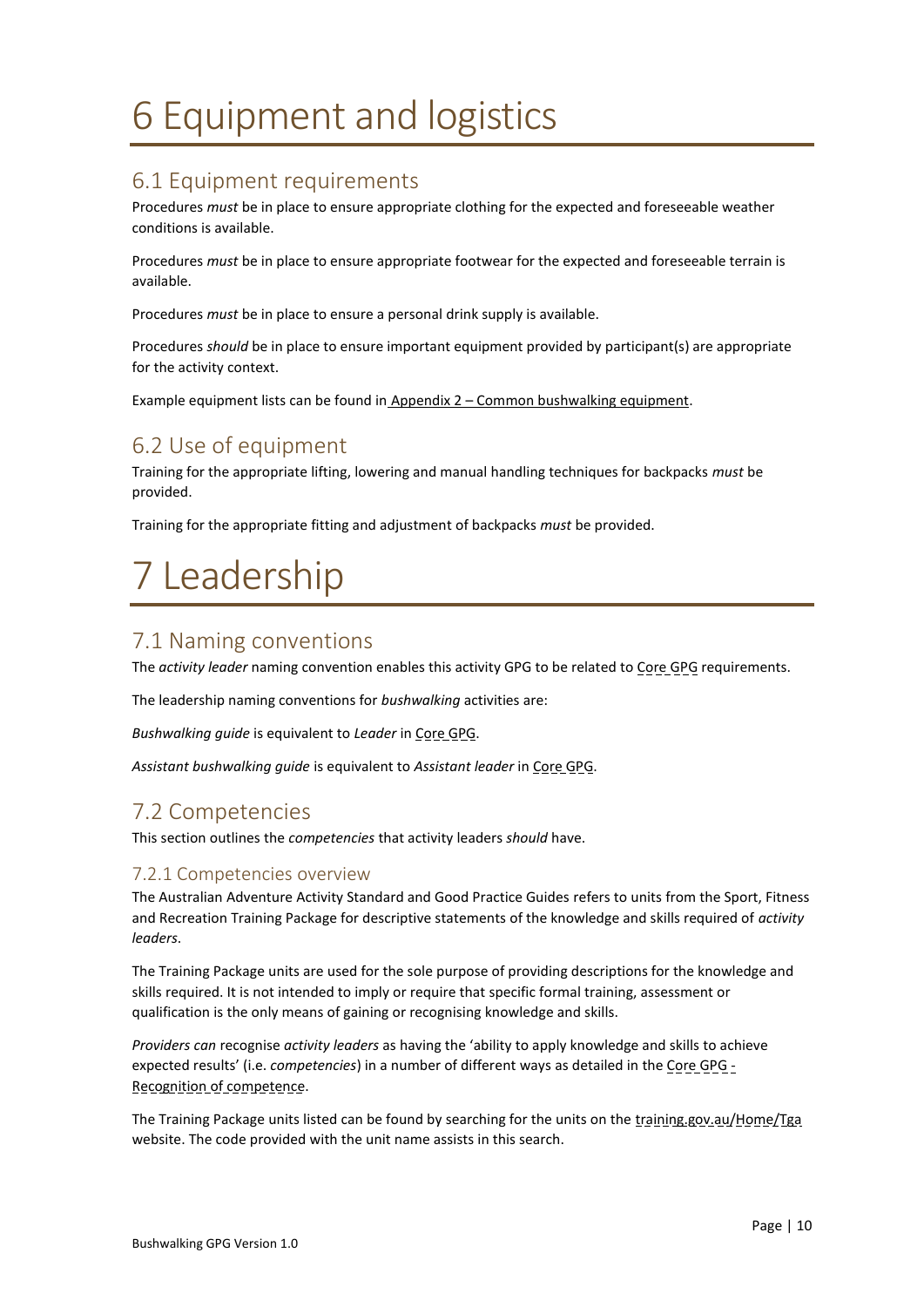#### <span id="page-10-0"></span>7.2.2 Bushwalking competencies

Also refer to Core GPG - Competencies section.

Providers *must* determine the competencies required by activity leaders based on the context of the activity.

Refer Appendix 4 – [Bushwalking leader competencies](#page-17-0) for recommended leader competencies for the different walking trail classifications.

For activities that involves overnight *camping* also refer to the Camping GPG.

#### <span id="page-10-1"></span>7.2.3 Recognition of competence

Refer to considerations for recognition pathways outlined in Core GPG.

### <span id="page-10-2"></span>7.3 Group size

The following table outlines the maximum group size that *should* be used when leading bushwalks for specific classes of bushwalks.

| <b>Bushwalking</b> | Day           |               |               |               | Overnight |  |
|--------------------|---------------|---------------|---------------|---------------|-----------|--|
| <b>Class</b>       | <b>Minors</b> | <b>Adults</b> | <b>Minors</b> | <b>Adults</b> |           |  |
| $1-2$              | 46            | 46            | 22            | 22            |           |  |
| 3                  | 46            | 46            | 22            | 22            |           |  |
|                    | 23            | 23            | 22            | 22            |           |  |
| $5-6$              | 19            | 19            | 19            | 19            |           |  |

Also, refer to considerations for determining group size in Core GPG.

#### <span id="page-10-3"></span>7.3.1 Bushwalking minimum group size

The recommended minimum group size *should* be three for class 4, 5 and 6 bushwalks.

### <span id="page-10-4"></span>7.4 Activity leader to participant ratios

#### <span id="page-10-5"></span>7.4.1 Supervision considerations

Supervision ratios are dependent on the activity context and a range of considerations.

Prior to determining ratios, providers *must* consider the recommended supervision ratios provide in this document and considerations on Core GPG sections:

- Activity leader to participant ratios
- Land owner, land manager and other authorities' activity leader ratios
- Land owner and/or land manager requirements
- Environmental sustainability principles
- Environmental sustainability procedures.

The following tables outline the supervision ratios that *should* be considered when deciding the leadership requirements for specific bushwalk classes.

#### <span id="page-10-6"></span>7.4.2 Supervision recommendations for minors

| Leader requirements - Minors Class 1-2                                   | Dav       | Overnight |
|--------------------------------------------------------------------------|-----------|-----------|
| 2 responsible persons minimum or 2 activity leaders depending on context | $1 - 30$  |           |
| 3 responsible persons minimum or 3 activity leaders depending on context | $31 - 43$ |           |
| 1 activity leader and                                                    |           | $1 - 20$  |
| 1 responsible person minimum *Suitable support available                 |           |           |
| 1 leader and 1 assistant leader                                          |           | $1 - 20$  |
| Maximum group size^ (also refer land owner/manager requirements)         | 46        |           |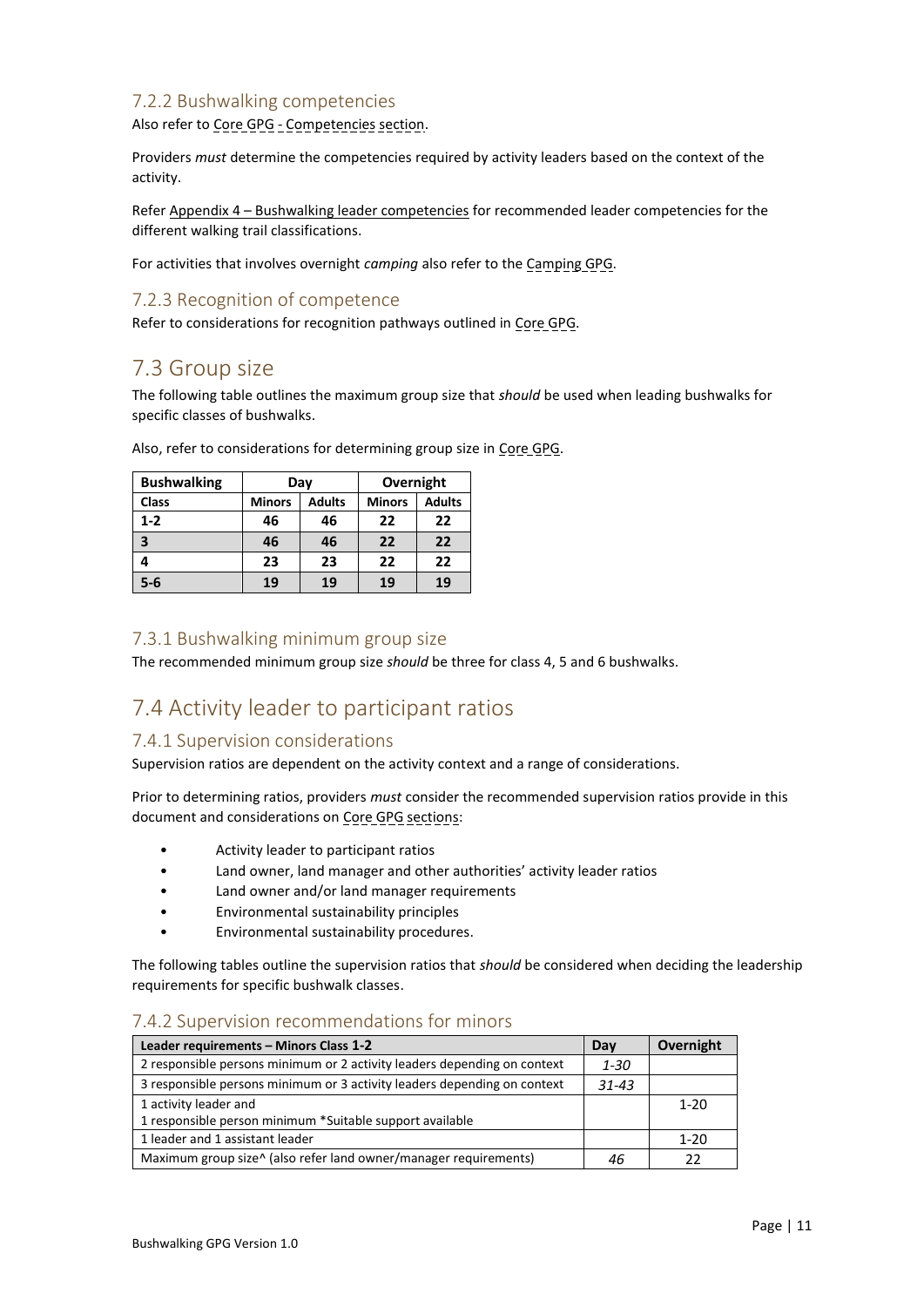| Leader requirements - Minors Class 3                                              | Dav       | Overnight |
|-----------------------------------------------------------------------------------|-----------|-----------|
| 1 activity leader and 1 responsible person minimum                                | 1-30      |           |
| 1 activity leader and 2 responsible persons minimum                               | $31 - 43$ |           |
| 1 activity leader and 1 responsible person minimum *Suitable support<br>available |           | $1 - 20$  |
| 1 leader and 1 assistant leader                                                   |           | $1 - 20$  |
| Maximum group size^ (also refer land owner/manager requirements)                  | 46        |           |

| Leader requirements - Minors Class 4                                              |          | Overnight |
|-----------------------------------------------------------------------------------|----------|-----------|
| 1 activity leader and 1 responsible person minimum *Suitable support<br>available | $1 - 20$ | $1 - 20$  |
| 1 leader and 1 assistant leader                                                   | $1 - 20$ | $1 - 20$  |
| Maximum group size^ (also refer land owner/manager requirements)                  | 22       |           |

| Leader requirements – Minors Class 5-6                                       | Dav      | Overnight |
|------------------------------------------------------------------------------|----------|-----------|
| 1 leader and 1 assistant leader minimum                                      | $1 - 17$ | $1 - 17$  |
| Maximum group size <sup>^</sup> (also refer land owner/manager requirements) | 19       |           |

# <span id="page-11-0"></span>7.4.3 Supervision recommendations for Adults

| Leader requirements - Adults Class 1-2                                            | Day      | Overnight |
|-----------------------------------------------------------------------------------|----------|-----------|
| 1 responsible person or activity leader depending on context                      | $1 - 22$ |           |
| 1 activity leader                                                                 |          | $1 - 15$  |
| 1 activity leader and 1 responsible person minimum *Suitable support<br>available |          | $16-20$   |
| 1 leader and 1 assistant leader                                                   |          | $16 - 20$ |
| Maximum group size <sup>^</sup> (also refer land owner/manager requirements)      | 46       |           |

| Leader requirements - Adults Class 3                                              |          | Overnight |
|-----------------------------------------------------------------------------------|----------|-----------|
| 1 activity leader                                                                 | $1 - 22$ | $1 - 15$  |
| 1 activity leader and 1 responsible person minimum *Suitable support<br>available |          | 16-20     |
| 1 leader and 1 assistant leader                                                   |          | $16-20$   |
| Maximum group size <sup>^</sup> (also refer land owner/manager requirements)      | 46       |           |

| Leader requirements - Adults Class 4                                              |          | Overnight |
|-----------------------------------------------------------------------------------|----------|-----------|
| 1 leader                                                                          | $1 - 21$ | $1 - 15$  |
| 1 activity leader and 1 responsible person minimum *Suitable support<br>available |          | $16-20$   |
| 1 leader and 1 assistant leader                                                   |          | $16 - 20$ |
| Maximum group size <sup>^</sup> (also refer land owner/manager requirements)      | 22       |           |

| Leader requirements - Adults Class 5-6                                       |          | Overnight |
|------------------------------------------------------------------------------|----------|-----------|
| 1 leader                                                                     | $1 - 3$  | $1 - 3$   |
| 1 leader and 1 assistant leader minimum                                      | $4 - 17$ | $4 - 17$  |
| Maximum group size <sup>^</sup> (also refer land owner/manager requirements) | 19       | 19        |

*Responsible person(s) should* have a first aid qualification.

#### **Table Notes:**

^Maximum group size = total of all activity leaders plus responsible persons plus participants.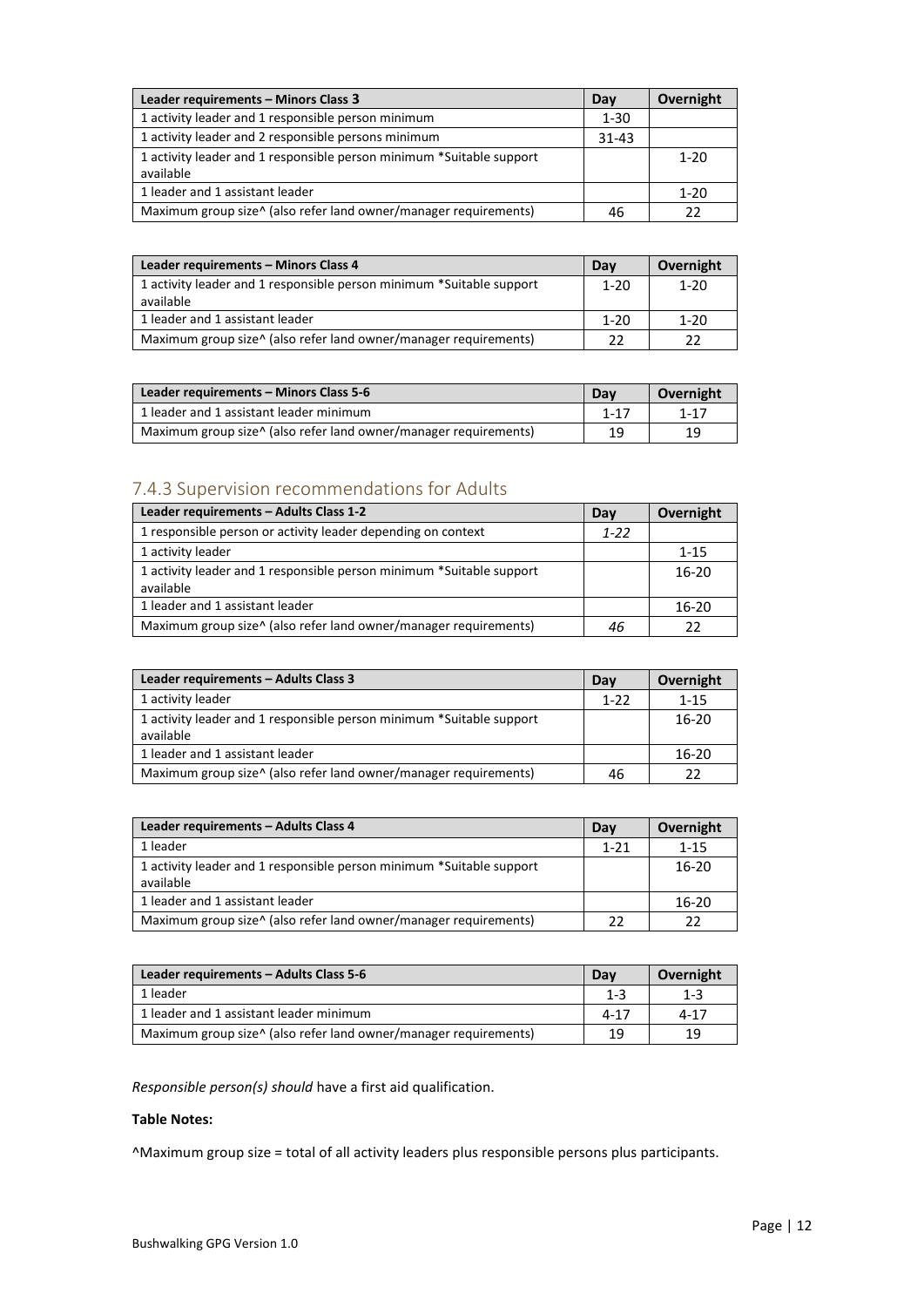\*Suitable support available: *Providers* considerations for operating with only 1 *activity leader* include but are not limited to:

- factors identified in Core GPG Activity leader to participant ratios & Land owner, land manager and other authorities' activity leader ratios
- the skills and knowledge of the responsible person
- what nearby suitable support the provider has that can reach the group within a reasonable response time.

### <span id="page-12-1"></span>7.5 Supervision and management during the activity

#### <span id="page-12-2"></span>7.5.1 supervision and management

Procedures *should* be used to reduce the potential of participants becoming separated or lost.

#### <span id="page-12-3"></span>7.5.2 Rogaining & orienteering supervision

Where dependent participants *may not* have activity leader *direct* or *indirect* supervision for parts of the activity, refer to the following sections of the Core GPG:

- remote supervision
- indirect and remote supervision instructions considerations
- leadership of training activities.

# <span id="page-12-0"></span>Glossary

Also, refer terms and definitions from Core GPG.

*AAAS*: Australian Adventure Activity Standard – See Preface for details.

*Assistant bushwalking guide*: is an A*ssistant Leader* for a bushwalking activity

*Bushwalking*: walking in natural areas

*Bushwalking guide*: is a *Leader* for a bushwalking activity.

*Camping*: the use of a temporary site for overnight camping.

*Day walks*: *bushwalking* that has the intention and expected results of being completed without the need for *camping* or sleeping overnight.

*Flash flooding*: is flooding in a localised area with a rapid onset, usually as a result of relatively short intense bursts of rainfall.

*GPGs*: Good Practice Guide(s) – See Preface for details.

*Trigger point*: a particular circumstance or situation that causes an action to occur.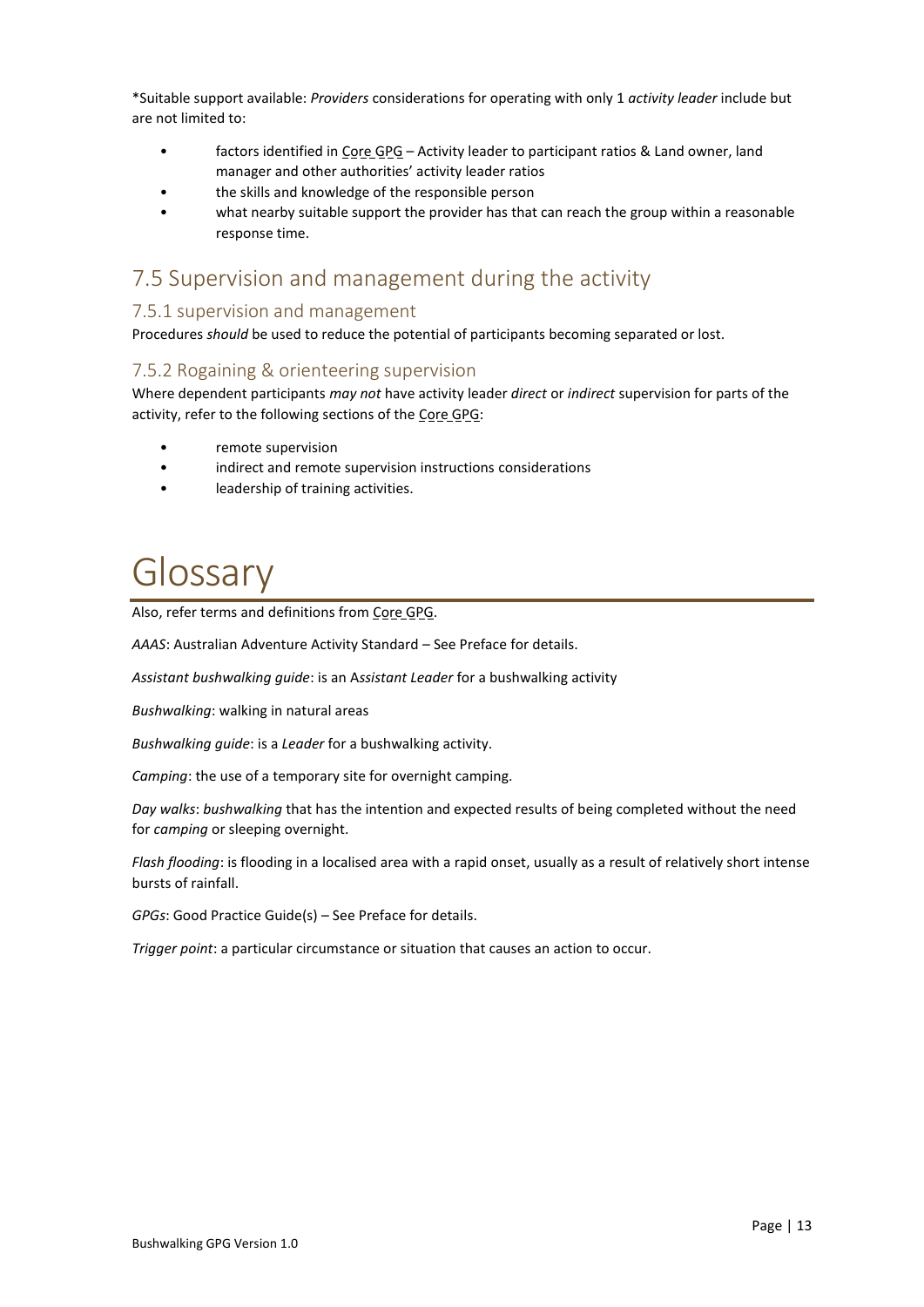# <span id="page-13-1"></span><span id="page-13-0"></span>Appendix 1 Walking trail classifications

#### **Class 1:**

Tracks provide opportunities for large number of visitors, including those with reduced mobility, to traverse the natural environment easily. They provide high level of interpretation and facilities. Steps allowed only with ramp access. Users need no previous experience and are expected to exercise normal care regarding their personal safety.

#### **Class 2:**

Tracks provide opportunities for large numbers of visitors to walk easily in natural environments. They provide moderate to high level interpretation and facilities. They are generally on low gradients. Users need no previous experience and are expected to exercise normal care regarding their personal safety.

#### **Class 3:**

Tracks provide opportunities for visitors to walk in slightly modified natural environments requiring a moderate level of fitness. They provide low level of interpretation and facilities. Users need no bush walking experience and a minimum level of specialised skills. Users may encounter natural hazards such as steps and slopes, unstable surfaces and minor water crossings. They are responsible for their own safety.

#### **Class 4:**

Tracks provide opportunities for visitors to explore and discover relatively undisturbed natural environments along defined and distinct tracks with minimal (if any) facilities. They provide minimal interpretation and facilities. Users can expect opportunities for solitude and few encounters with others. Users require a moderate level of specialised skills such as navigation skills. Users may require maps and navigation equipment to successfully complete the track. Users need to be self-reliant, particularly in regard to emergency first aid and possible weather hazards.

#### **Class 5:**

Tracks provide opportunities for visitors with outdoor skills to discover the natural environment. Visitors require a higher degree of specialised skills such as navigation skills. Users may require maps and navigation equipment to successfully complete the track. Users need to be self-reliant, particularly in regard to emergency first aid and possible weather hazards.

#### **Class 6:**

Users require previous experience in the outdoors and a high level of specialised skills such as navigational skills. Users will generally require a map and navigation equipment to complete the track. Users need to be self-reliant, particularly in regard to emergency first aid and possible weather hazards.

The above classifications come from the Australian Standards 2156.1-2001: Walking tracks - Classification and signage.

A detailed review of the Australian Standards 2156.1-2001: Walking tracks - Classification and signage can be downloaded from http://www.parks.tas.gov.au/file.aspx?id=36771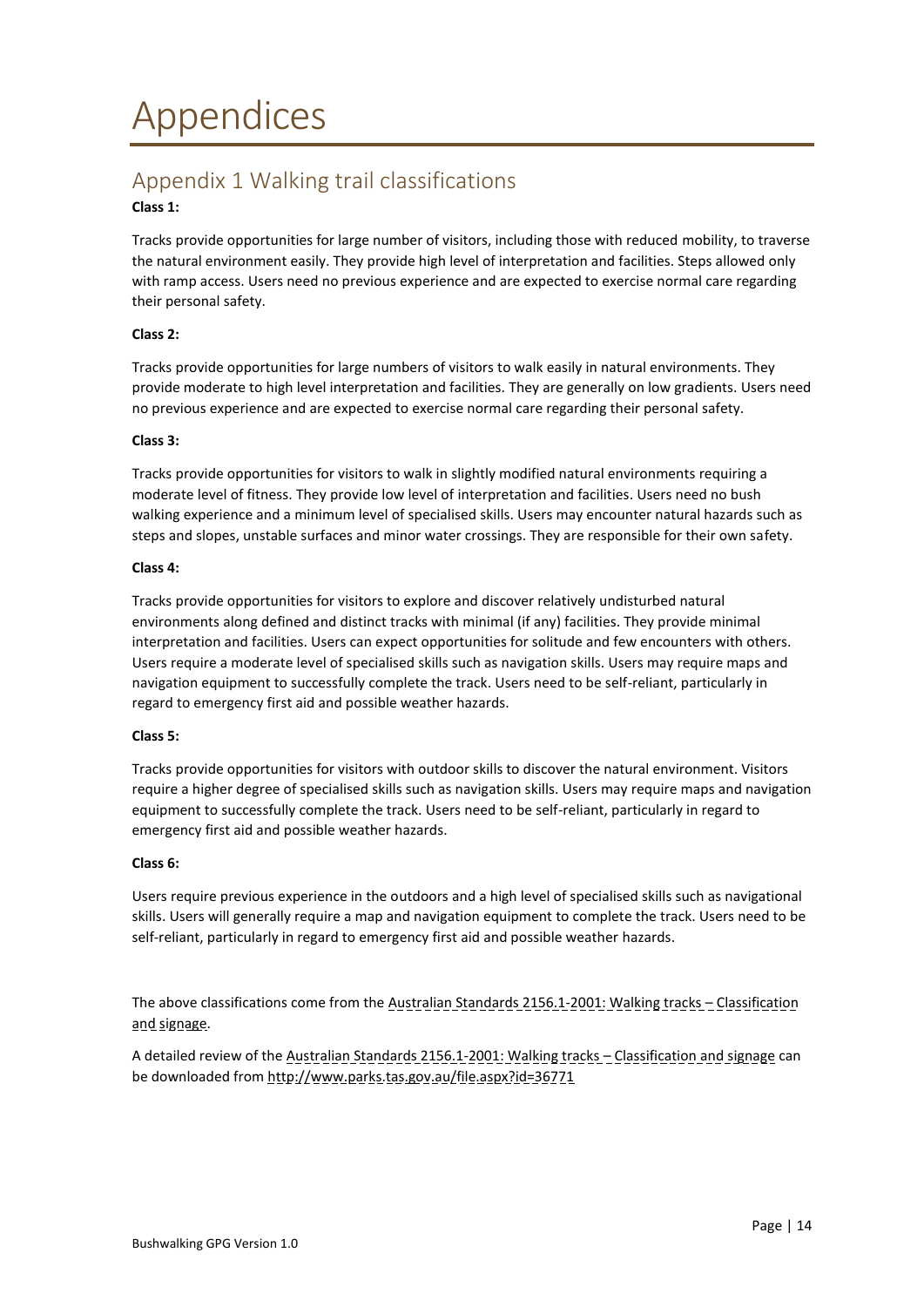# <span id="page-14-0"></span>Appendix 2 Common bushwalking equipment

The equipment required and the appropriate "type" of equipment used is dependent on the specific *context* of the activity.

Equipment used for *bushwalking may* include but is not limited to:

#### **Emergency/rescue**

- documentation (see Core GPG Activity leader required documentation)
- emergency communication equipment (see Core GPG Emergency communication)
- first aid kit in waterproof storage (see Core GPG First aid equipment and medication)
- a waterproof method of storing and carrying documentation and communications equipment
- specific activity context equipment required
- emergency shelter where appropriate for the context
- emergency equipment to keep a patient warm (e.g. mat, sleeping bag) where appropriate for the context
- signalling device(s) (e.g. mirror, flares)

#### **Activity Leaders**

- communications equipment (standard communication rather than emergency communication where this differs) and spare batteries or backup "power banks"
- relevant maps and navigation information
- a waterproof method of storing and carrying maps and navigation information
- compass and/or other navigation aids (e.g. GPS)
- pen/pencil and blank writing paper
- watch or equipment suitable to tell and measure time for first aid purposes
- head torch and spare batteries
- appropriate spare equipment
- appropriate repair equipment
- same as for participant

#### **Participant**

- personal medications (including for asthma and anaphylaxis)
- personal hygiene requirements
- whistle
- strong backpack, suitably sized and adjusted
- waterproof pack liner
- water containers
- **jumpers**
- thermals
- beanie or balaclava
- sun hat
- raincoat suitable for the environment
- overpants
- footwear suitable for the conditions
- suitable socks
- shirt with collar and preferably long sleeves
- strong shorts or trousers
- underwear
- gloves
- light garden gloves
- handkerchief
- pocket knife
- sock covers or gaiters
- sunglasses
- spare prescription glasses
- walking pole(s)
- sit mat
- high visibility vest
- sunscreen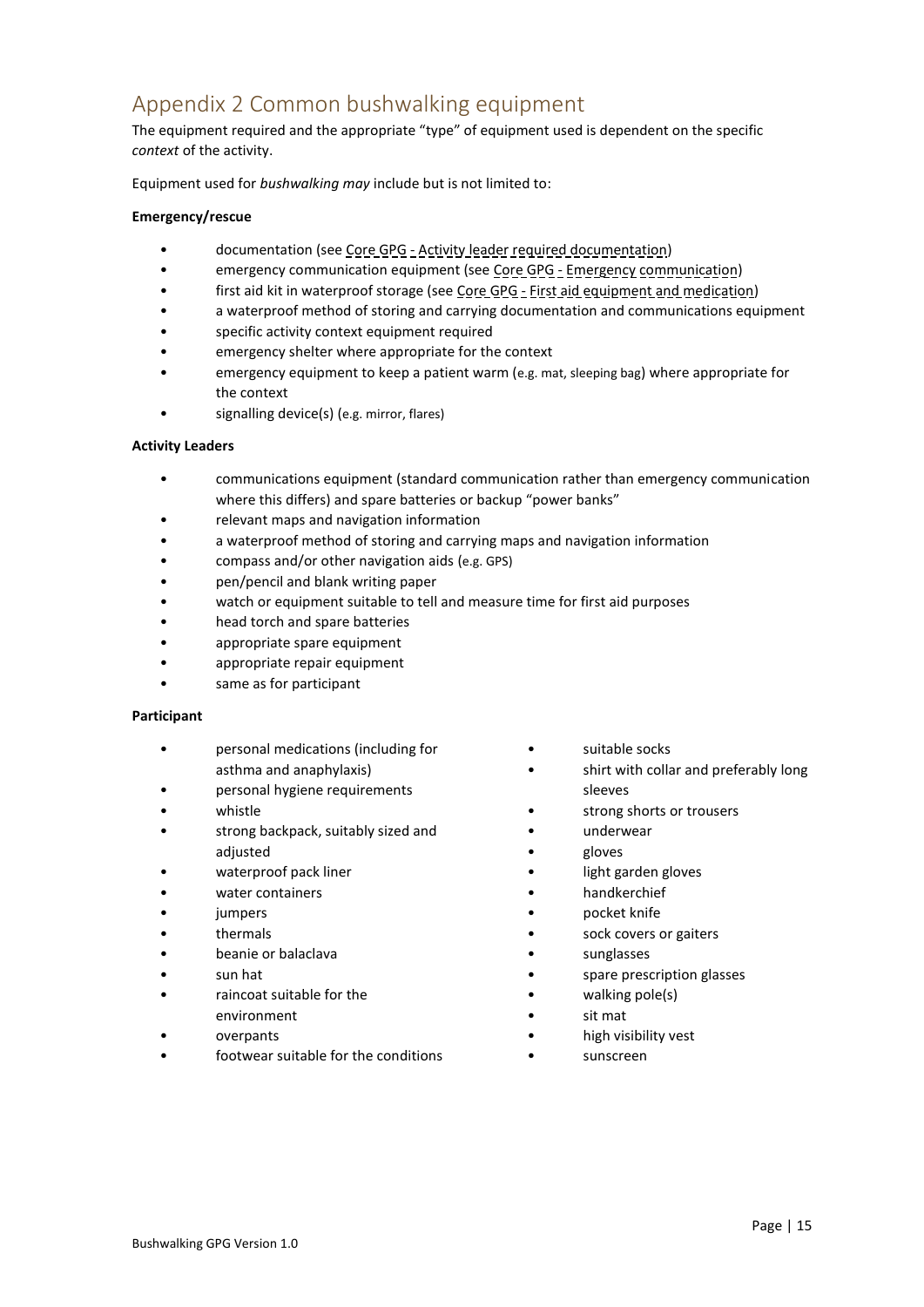#### **Group**

- trowel for toileting
- toilet paper
- hand sanitiser
- water purification system
- repair kit
- food for duration plus spare
- rubbish bags
- multi-tool with knife
- sunscreen
- insect repellent

#### **Repair equipment**

- buckles
- needle and thread
- duct tape
- multi tool
- multi-purpose glue
- tent pole repair tubes
- sleeping mat repair kit

Refer Core GPG for first aid kit common content.

Additional equipment used for overnight or extended duration walks *may* include but is not limited to:

#### **Emergency or rescue**

• emergency fire lighting equipment appropriate to the activity and location

#### **Activity Leaders**

• as per participant

#### **Group**

- appropriate shelters (e.g. tent)
- cooking equipment and 'lifters' for pots
- cleaning equipment for catering equipment
- cooking stove and fuel
- matches/lighter
- glow sticks, spare batteries, candles

#### **Participant**

- small torch and spare batteries
- sleeping bag in waterproof bag
- eating utensils such as cutlery, bowl, plate and cup
- spare clothing
- spare shoes for camp
- sleeping mattress.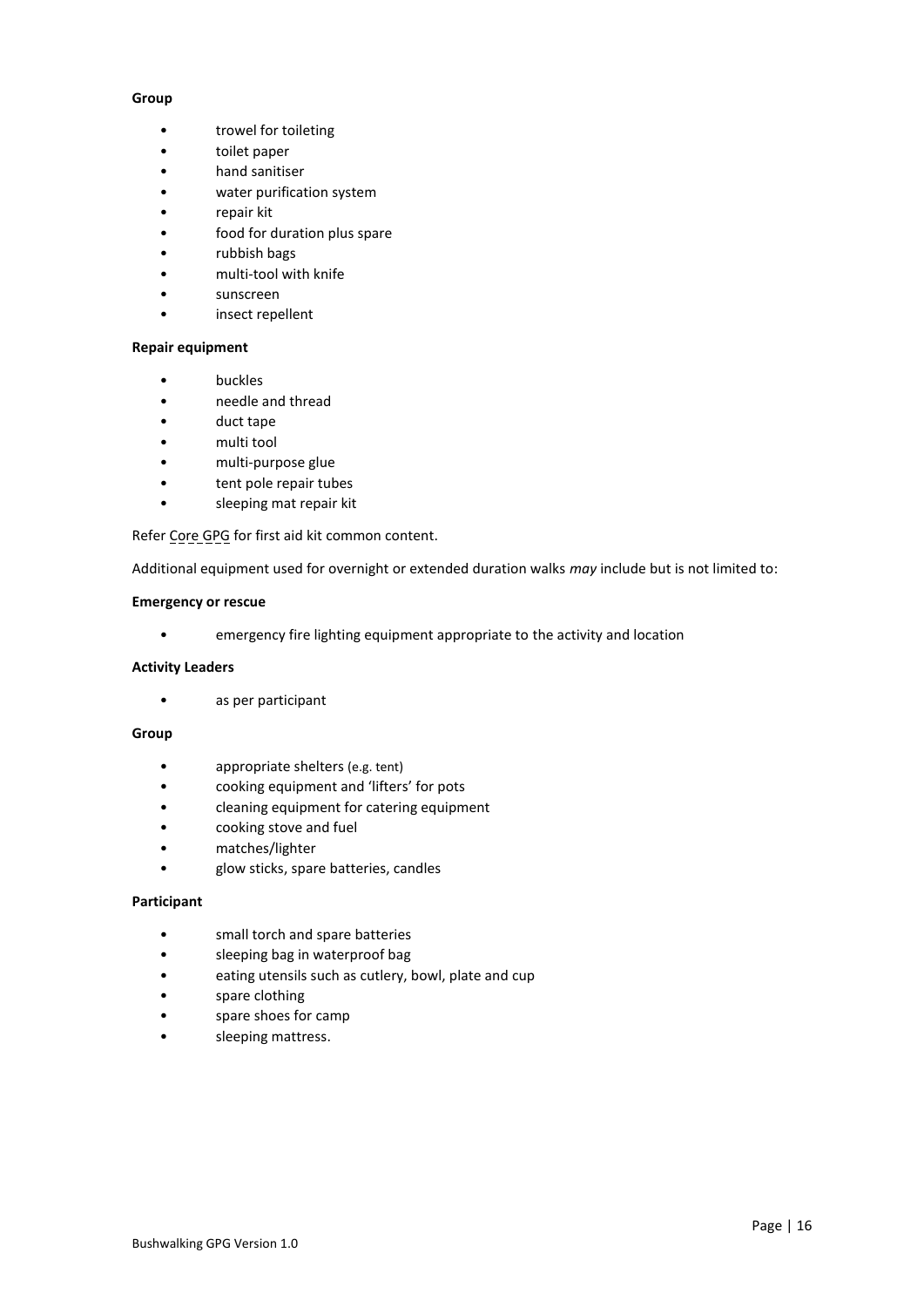# <span id="page-16-0"></span>Appendix 3 Weather information

The Bureau of Meteorology also provides a range of services. For details refer to:

http://www.bom.gov.au/weather-services/WeatherGuideLand.pdf

The following table details the:

- current Australian weather warnings
- associated weather for each warning
- mainland warning trigger points for issuing warnings for strong winds and hail.

Bureau of Meteorology weather warnings and associated weather Table:

| <b>Severe Weather</b><br>warning                  | <b>Severe</b><br>Thunderstorm<br>warning | <b>Marine Wind</b><br><b>Warning</b>              | <b>Tropical Cyclone Advice:</b><br><b>Watch or warning</b> |
|---------------------------------------------------|------------------------------------------|---------------------------------------------------|------------------------------------------------------------|
| High tides                                        |                                          |                                                   |                                                            |
| Large surf                                        |                                          |                                                   |                                                            |
| <b>Blizzards</b>                                  |                                          |                                                   |                                                            |
| Heavy rain/flash flooding                         | Heavy rain/flash<br>flooding             |                                                   |                                                            |
| Strong winds<br>Wind $>63$ km/h<br>Gusts >90 km/h | Strong winds<br>Gusts >90 km/h           | Strong winds<br>Wind $>48$ km/h or $>26$<br>knots | Strong winds<br>Wind $>62$ km/h or $>=34$<br>knots         |
|                                                   | <b>Tornadoes</b>                         |                                                   |                                                            |
|                                                   | Hail $(>=2cm)$                           |                                                   |                                                            |
|                                                   | Lightning                                |                                                   |                                                            |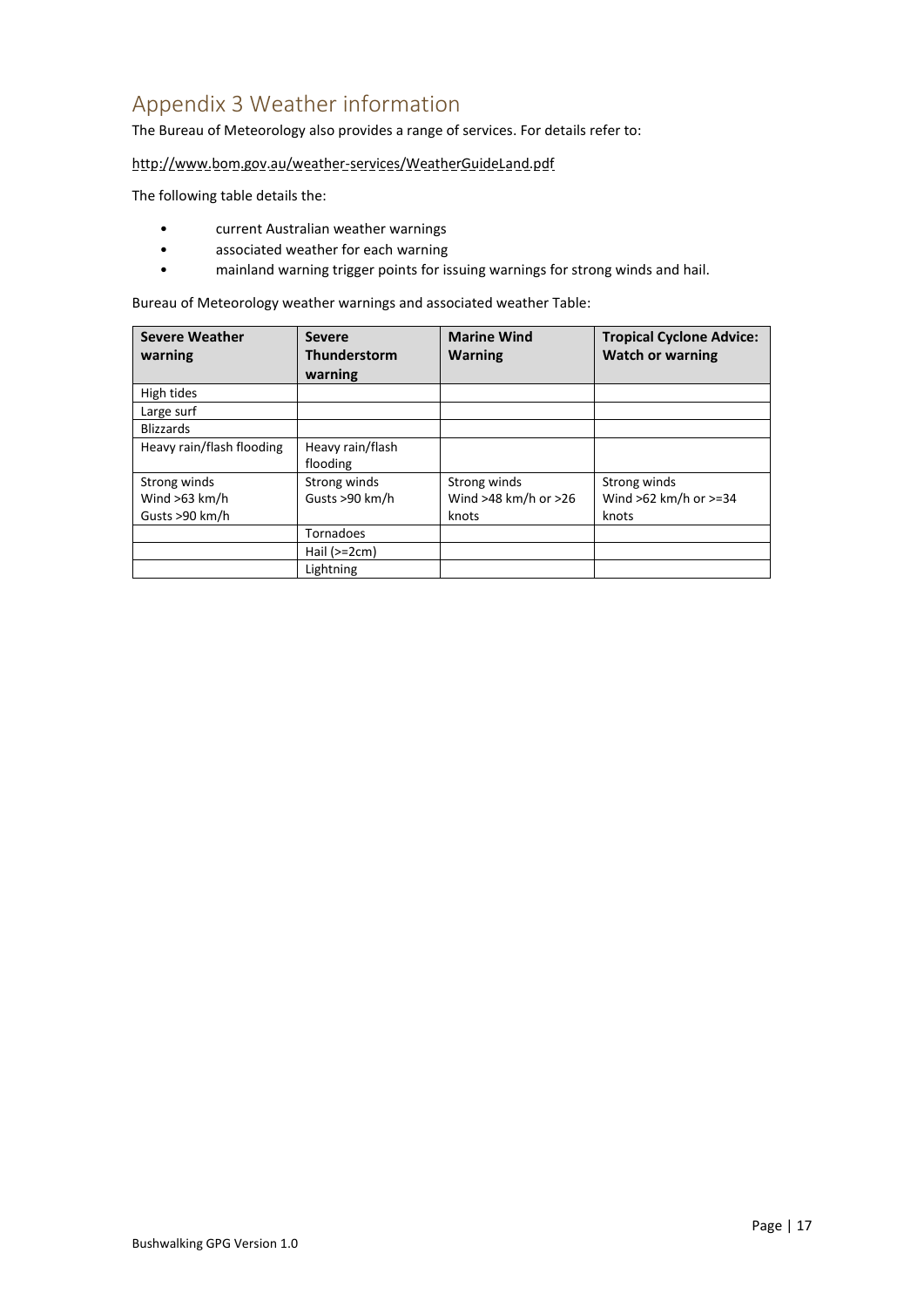# <span id="page-17-0"></span>Appendix 4 Bushwalking leader competencies

The following table outlines the recommended *competencies activity leaders should* have when leading bushwalking for specific walking trail classes.

| <b>Walking</b><br>Trail<br>classification | <b>Assistant Bushwalking Guide</b><br>(Assistant Leader)<br>Unit describing skills and<br>knowledge | Code<br>(or the<br>equivalent) | <b>Bushwalking guide (Leader)</b><br>Unit describing skills and<br>knowledge | Code<br>(or the<br>equivalent) |
|-------------------------------------------|-----------------------------------------------------------------------------------------------------|--------------------------------|------------------------------------------------------------------------------|--------------------------------|
| <b>Common</b><br>bushwalking<br>units     | All Core Good Practice Guide<br>units plus                                                          |                                | All Core Good Practice Guide<br>units plus                                   |                                |
|                                           | Operate communications<br>systems and equipment                                                     | PUAOPE013A                     | Operate communications<br>systems and equipment                              | PUAOPE013A                     |
|                                           |                                                                                                     |                                | Plan for minimal<br>environmental impact                                     | SISOOPS304A                    |
|                                           |                                                                                                     |                                | Use and maintain a<br>temporary or overnight site                            | SISOOPS202A                    |

| <b>Walking</b><br>Trail<br>classification | <b>Assistant Bushwalking Guide</b><br>(Assistant Leader)<br>Unit describing skills and<br>knowledge | Code<br>(or the<br>equivalent) | <b>Bushwalking guide (Leader)</b><br>Unit describing skills and<br>knowledge | Code<br>(or the<br>equivalent) |
|-------------------------------------------|-----------------------------------------------------------------------------------------------------|--------------------------------|------------------------------------------------------------------------------|--------------------------------|
| Classes 1-3                               | All Core Good Practice Guide<br>units, all common<br>bushwalking units plus                         |                                | All Core Good Practice<br>Guide units, all common<br>bushwalking units plus  |                                |
|                                           | Demonstrate bushwalking<br>skills in a controlled<br>environment                                    | SISOBWG201A                    | Demonstrate bushwalking<br>skills in a controlled<br>environment             | SISOBWG201A                    |
|                                           |                                                                                                     |                                | Demonstrate navigation<br>skills in a controlled<br>environment              | SISONAV201A                    |
|                                           |                                                                                                     |                                | Guide bushwalks in a<br>controlled environment                               | SISOBWG303A                    |

| <b>Walking</b><br><b>Trail</b><br>classification | <b>Assistant Bushwalking Guide</b><br>(Assistant Leader)<br>Unit describing skills and<br>knowledge | Code<br>(or the<br>equivalent) | <b>Bushwalking guide (Leader)</b><br>Unit describing skills and<br>knowledge | Code<br>(or the<br>equivalent) |
|--------------------------------------------------|-----------------------------------------------------------------------------------------------------|--------------------------------|------------------------------------------------------------------------------|--------------------------------|
| Class 4                                          | All Core Good Practice Guide<br>units, all common<br>bushwalking units plus                         |                                | All Core Good Practice Guide<br>units, all common<br>bushwalking units plus  |                                |
|                                                  | All class 1-3 units plus                                                                            |                                | All class 1-3 units plus                                                     |                                |
|                                                  | Demonstrate navigation skills<br>in a controlled environment                                        | SISONAV201A                    |                                                                              |                                |
|                                                  |                                                                                                     |                                | <b>Plus specialist environment</b><br>unit where appropriate                 | See below                      |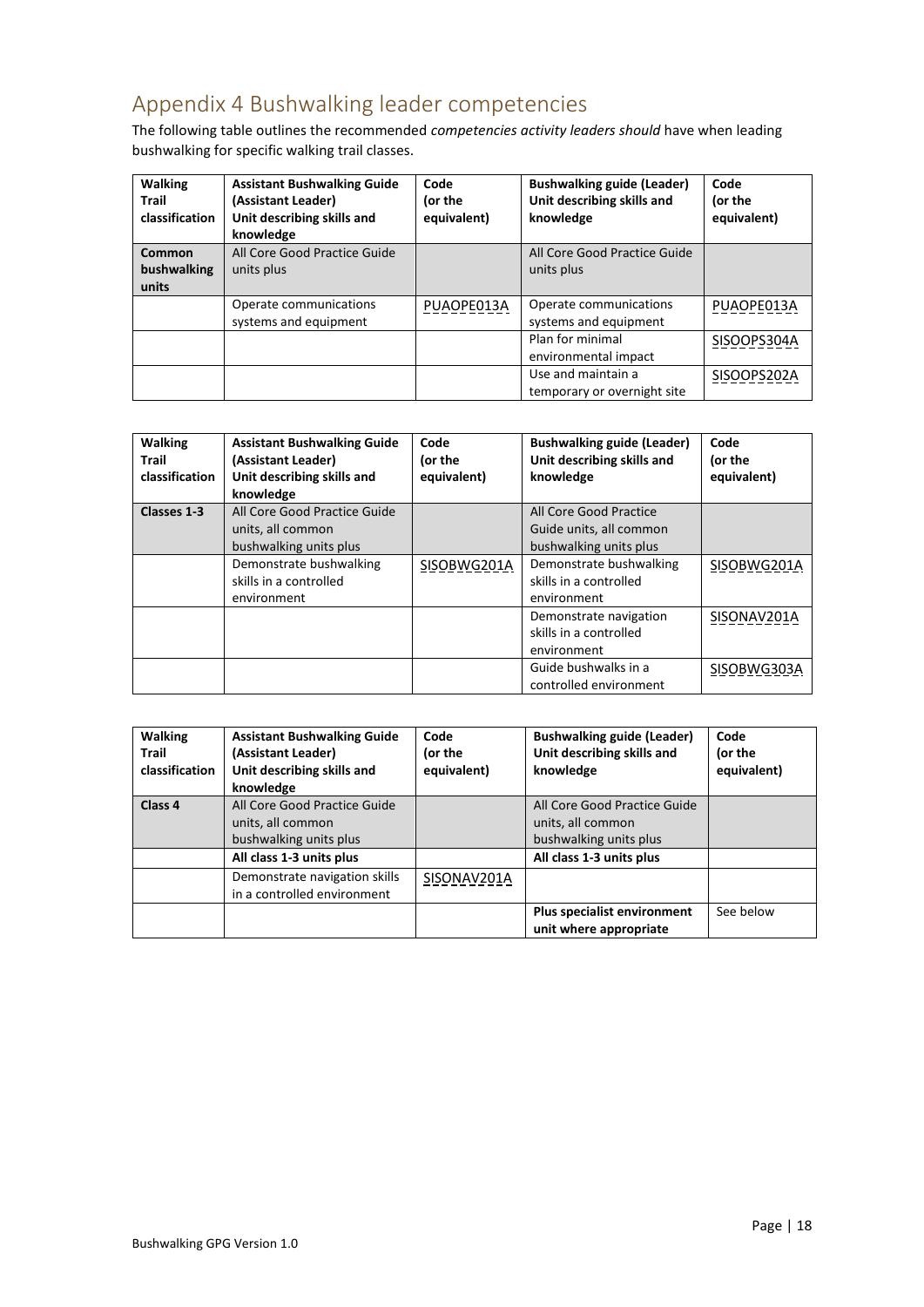| <b>Walking</b><br><b>Trail</b><br>classification | <b>Assistant Bushwalking Guide</b><br>(Assistant Leader)<br>Unit describing skills and<br>knowledge | Code<br>(or the<br>equivalent) | <b>Bushwalking guide (Leader)</b><br>Unit describing skills and<br>knowledge    | Code<br>(or the<br>equivalent) |
|--------------------------------------------------|-----------------------------------------------------------------------------------------------------|--------------------------------|---------------------------------------------------------------------------------|--------------------------------|
| Class <sub>5</sub>                               | All Core Good Practice Guide<br>units, all common<br>bushwalking units plus                         |                                | All Core Good Practice<br>Guide units, all common<br>bushwalking units plus     |                                |
|                                                  | All class 4 units plus<br>Apply intermediate                                                        | SISOBWG302A                    | All class 4 units plus<br>Apply intermediate                                    | SISOBWG302A                    |
|                                                  | bushwalking skills<br>Apply navigation skills in an<br>intermediate environment                     | SISONAV302A                    | bushwalking skills<br>Apply navigation skills in an<br>intermediate environment | SISONAV302A                    |
|                                                  | Manage risk in an outdoor<br>activity                                                               | SISOODR404A                    | Manage risk in an outdoor<br>activity                                           | SISOODR404A                    |
|                                                  | Implement and monitor<br>occupational health and<br>safety policies                                 | SISXOHS402A                    | Implement and monitor<br>occupational health and<br>safety policies             | SISXOHS402A                    |
|                                                  | Use and maintain a<br>temporary or overnight site                                                   | SISOOPS202A                    |                                                                                 |                                |
|                                                  |                                                                                                     |                                | Guide intermediate<br>bushwalks                                                 | SISOBWG405A                    |
|                                                  |                                                                                                     |                                | Coordinate emergency<br>responses                                               | SISXEMR402A                    |
|                                                  |                                                                                                     |                                | Apply river crossing skills                                                     | SISOBWG404A                    |
|                                                  |                                                                                                     |                                | Plus specialist environment<br>unit where appropriate                           | See below                      |

| <b>Walking</b><br>Trail<br>classification | <b>Assistant Bushwalking Guide</b><br>(Assistant Leader)<br>Unit describing skills and<br>knowledge | Code<br>(or the<br>equivalent) | <b>Bushwalking guide (Leader)</b><br>Unit describing skills and<br>knowledge | Code<br>(or the<br>equivalent) |
|-------------------------------------------|-----------------------------------------------------------------------------------------------------|--------------------------------|------------------------------------------------------------------------------|--------------------------------|
| Class <sub>6</sub>                        | All Core Good Practice Guide<br>units, all common<br>bushwalking units plus                         |                                | All Core Good Practice<br>Guide units, all common<br>bushwalking units plus  |                                |
|                                           | All class 5 units plus                                                                              |                                |                                                                              |                                |
|                                           | Guide bushwalks in a<br>controlled environment                                                      | SISOBWG303A                    |                                                                              |                                |
|                                           | Coordinate emergency<br>responses                                                                   | SISXEMR402A                    |                                                                              |                                |
|                                           |                                                                                                     |                                | All class 4 & 5 units plus                                                   |                                |
|                                           |                                                                                                     |                                | Apply bushwalking skills in<br>uncontrolled landscapes                       | SISOBWG406A                    |
|                                           |                                                                                                     |                                | Guide bushwalks in an<br>uncontrolled environment                            | SISOBWG510A                    |
|                                           |                                                                                                     |                                | Navigate in uncontrolled<br>environments                                     | SISONAV403A                    |
|                                           |                                                                                                     |                                | <b>Plus environment specialist</b><br>unit where appropriate                 | See below                      |

| <b>Walking</b><br><b>Trail</b><br>classification | <b>Assistant Bushwalking Guide</b><br>(Assistant Leader) Unit<br>describing skills and<br>knowledge | Code<br>(or the<br>equivalent) | <b>Bushwalking guide (Leader)</b><br>Unit describing skills and<br>knowledge | Code<br>(or the<br>equivalent) |
|--------------------------------------------------|-----------------------------------------------------------------------------------------------------|--------------------------------|------------------------------------------------------------------------------|--------------------------------|
| <b>Specialist</b>                                | <b>Environments</b>                                                                                 |                                |                                                                              |                                |
|                                                  |                                                                                                     |                                | Apply advanced bushwalking                                                   | SISOBWG507A                    |
|                                                  |                                                                                                     |                                | skills in alpine areas                                                       |                                |
|                                                  |                                                                                                     |                                | Apply advanced bushwalking                                                   | SISOBWG508A                    |
|                                                  |                                                                                                     |                                | skills in arid areas                                                         |                                |
|                                                  |                                                                                                     |                                | Apply advanced bushwalking                                                   | SISOBWG509A                    |
|                                                  |                                                                                                     |                                | skills in tropical areas                                                     |                                |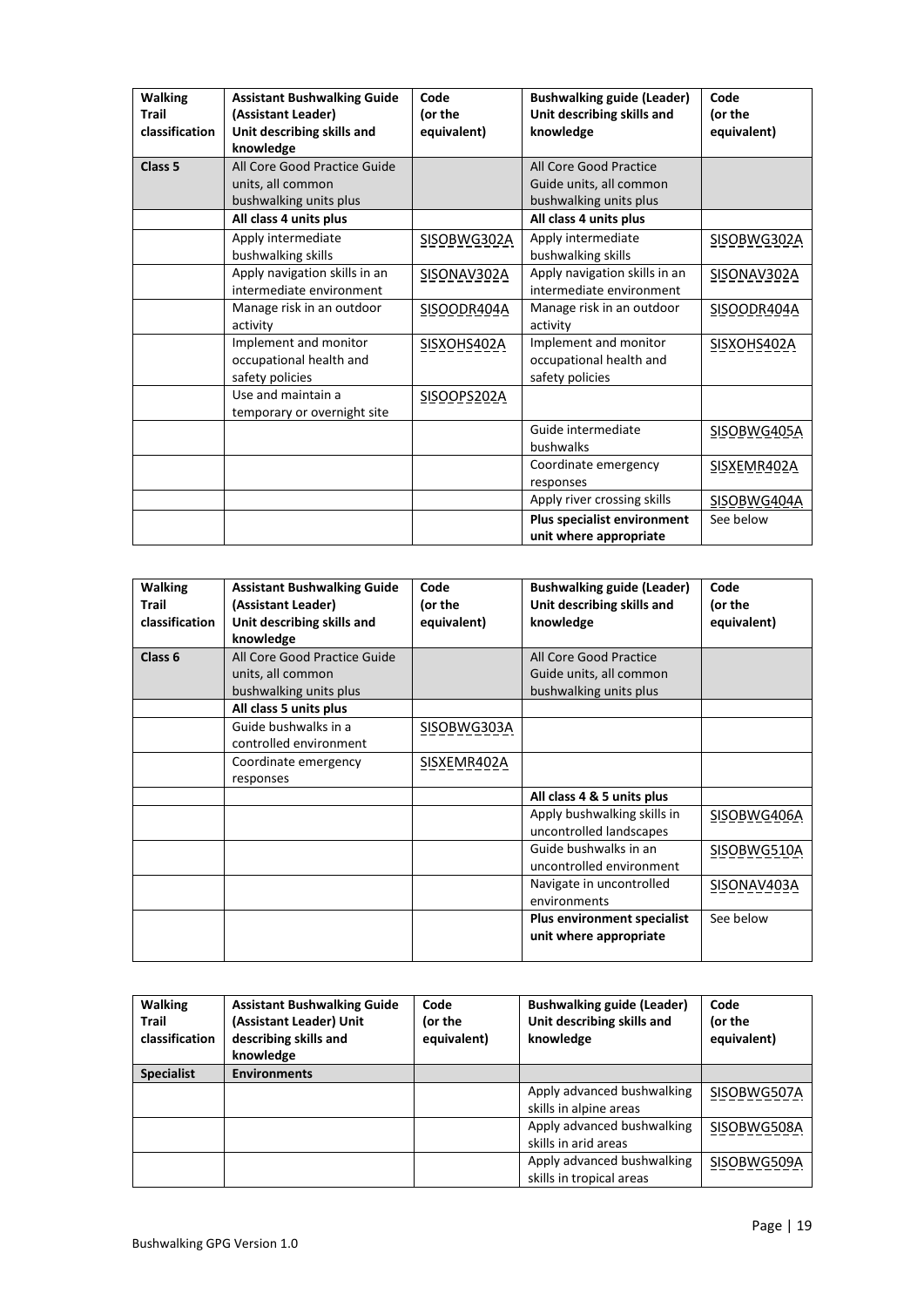# <span id="page-19-0"></span>Table of contents

# Contents

| 4                          |
|----------------------------|
|                            |
|                            |
|                            |
|                            |
|                            |
|                            |
|                            |
|                            |
|                            |
|                            |
|                            |
|                            |
| $\overline{\phantom{a}}$ 7 |
|                            |
|                            |
|                            |
|                            |
|                            |
|                            |
|                            |
|                            |
|                            |
|                            |
|                            |
|                            |
|                            |
| 10                         |
|                            |
|                            |